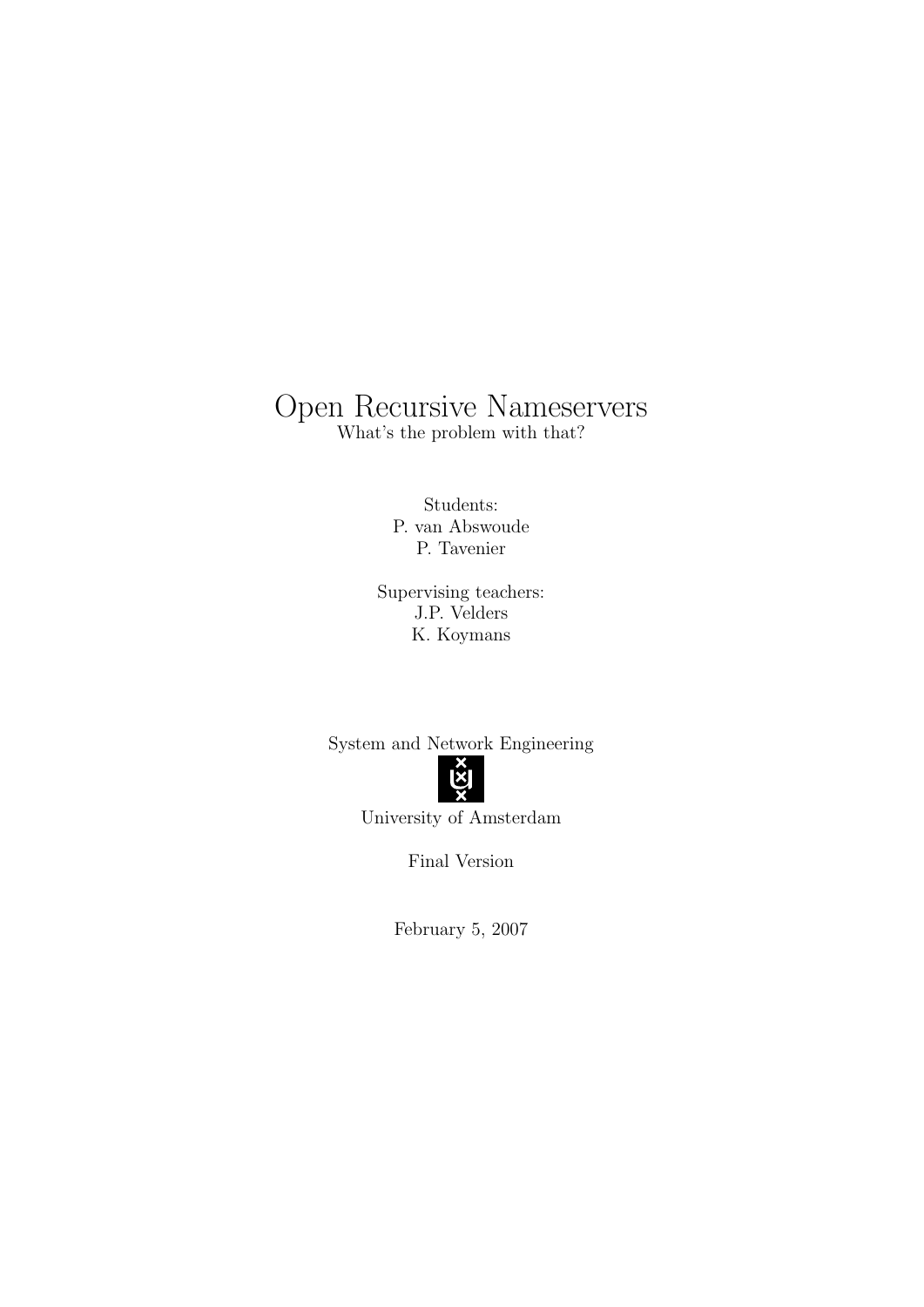#### Abstract

The transition of 2005 into 2006 was marked by several high-impact Distributed Denial of Service (DDoS) attacks, totaling traffic exceeding the 10Gb/s mark, where machines were involved in the attacking role which were ultimately abused because they offered (un)intentionally DNS services to everyone and their toaster on the Internet.

During the month January of the year 2007 we conducted research concerning Open Recursive Nameservers. We conducted both theoretical as well as practical research around Open Recursive Namservers.

We experienced that approximately 46% of the nameservers is Caching Open Recursive. We came to these results by doing research on the .int and .edu zonefiles.

We discovered that DNSSEC can be used to create a 4 times bigger DNS UDP answer – the answer increased from 512 bytes to 2048 bytes.

We also conducted research around the bandwidth that is needed to execute a DNS DDoS attack. With practical tests we come to the conclusion that about 3% of the bandwidth of the target you're going to attack is needed.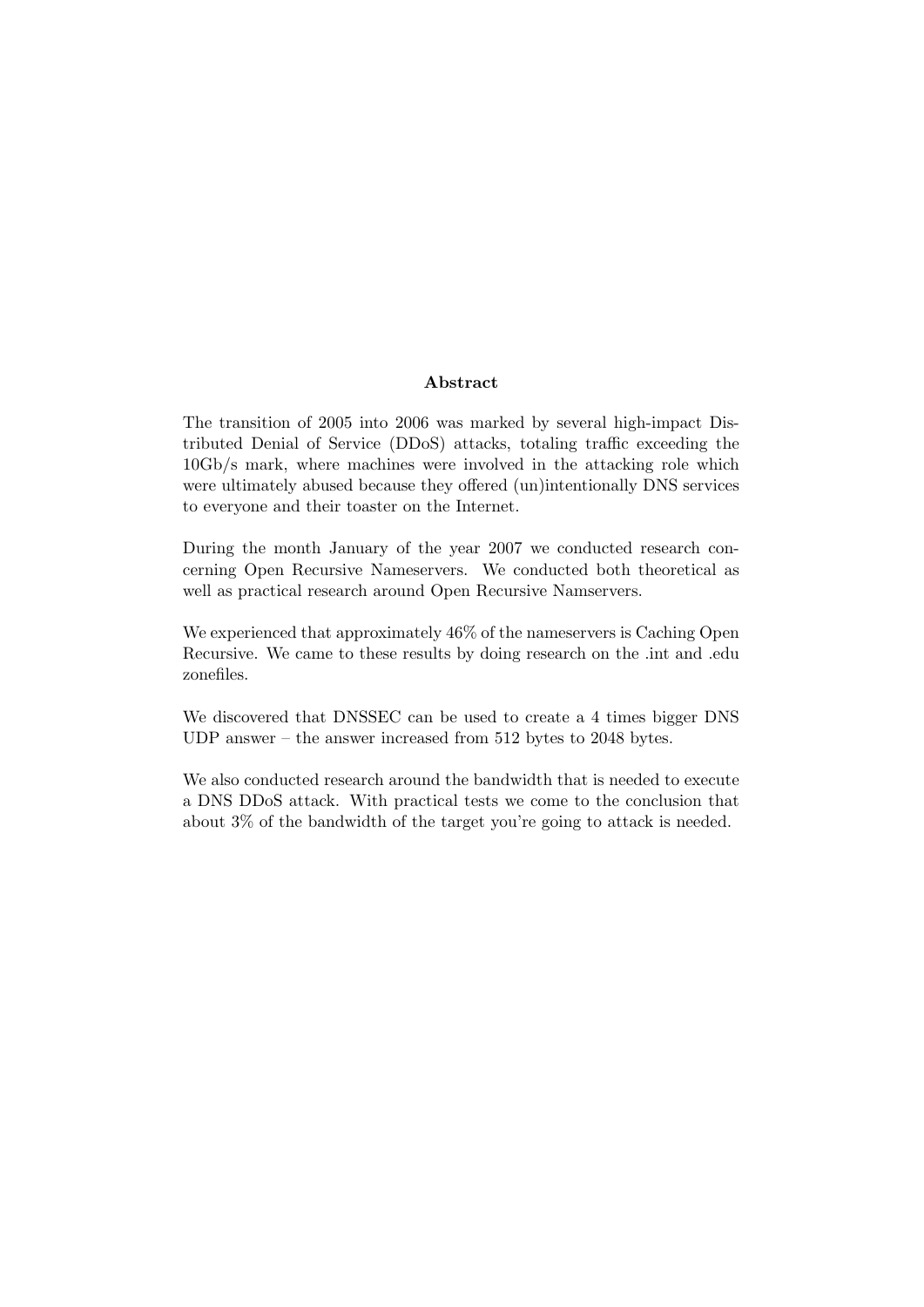# Acknowledgments

First of all we would like to thank J.P. Velders of the University of Amsterdam for his technical support during our research period. We also would like to thank K. Koymans of the University of Amsterdam for his support and suggestions during our project.

Last but not least we would like to thank the University of Amsterdam for the hardware we could use for the duration of our research.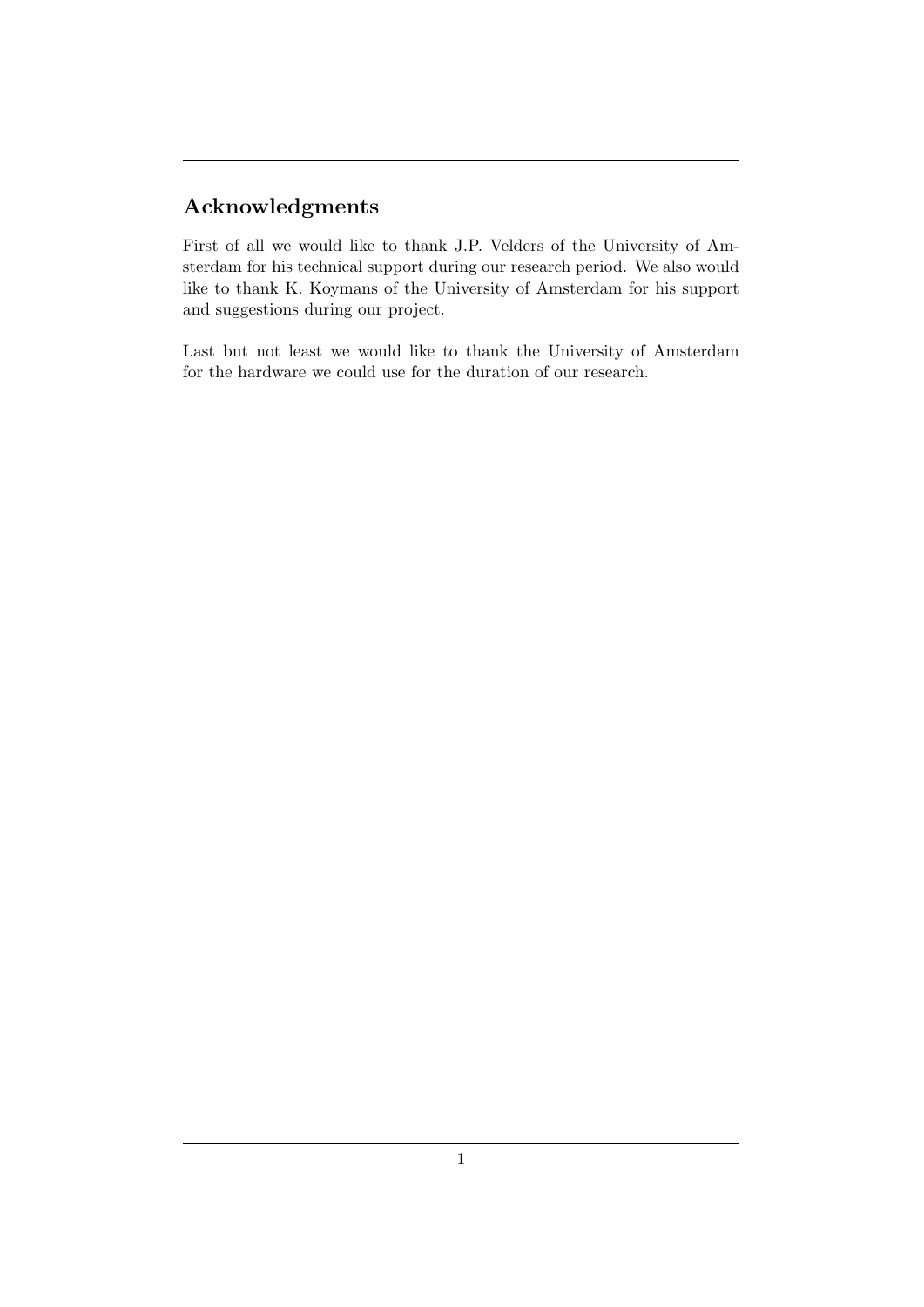# **Contents**

| $\mathbf{1}$   |         | Introduction                                                                            | $\bf{5}$       |
|----------------|---------|-----------------------------------------------------------------------------------------|----------------|
|                | 1.1     |                                                                                         | $\overline{5}$ |
|                |         | Test $1 -$ Reconnaissance work<br>1.1.1                                                 | $\overline{5}$ |
|                |         | Test $2$ – Defend tactics<br>1.1.2                                                      | 6              |
| $\bf{2}$       |         | What is a (Caching) Open Recursive Nameserver?                                          | 7              |
|                | $2.1\,$ |                                                                                         | 9              |
|                | 2.2     | Caching Open Recursive Nameservers                                                      | 9              |
|                | 2.3     |                                                                                         | 10             |
| 3              |         | Reconnaissance work                                                                     | 11             |
|                | 3.1     |                                                                                         | 11             |
|                | 3.2     | Find/Make a list of name servers $\dots \dots \dots \dots \dots$                        | 11             |
|                | 3.3     | Get control over bot network                                                            | 12             |
|                | 3.4     | What is the profit for an attacker $\dots \dots \dots \dots \dots \dots$                | 12             |
| $\overline{4}$ |         | <b>Practical Research</b>                                                               | 13             |
|                | 4.1     |                                                                                         | 13             |
|                | 4.2     |                                                                                         | 13             |
|                | 4.3     |                                                                                         | 14             |
|                |         | 4.3.1                                                                                   | 15             |
|                |         | 4.3.2                                                                                   | 16             |
|                |         | How many CORNs did we find?<br>4.3.3                                                    | 17             |
|                | 4.4     | Problem/advantage with Forwarders                                                       | 18             |
|                | 4.5     |                                                                                         | 19             |
|                |         | DNS DDoS and UPD/TCP $\;\ldots\; \ldots\; \ldots\; \ldots\; \ldots\; \ldots\;$<br>4.5.1 | 20             |
|                |         | 4.5.2                                                                                   | 20             |
|                | 4.6     | <b>DNSSEC</b>                                                                           | 21             |
|                |         | 4.6.1                                                                                   | 21             |
|                |         | 4.6.2                                                                                   | 21             |
|                |         | DNSSEC and UDP $\ldots \ldots \ldots \ldots \ldots \ldots \ldots$<br>4.6.3              | 21             |
|                |         | Good and Bad things regarding DNSSEC $\hfill\ldots\ldots\ldots$<br>4.6.4                | 22             |
|                | 4.7     | An actual DNS DDoS attack $\ldots \ldots \ldots \ldots \ldots \ldots$                   | 22             |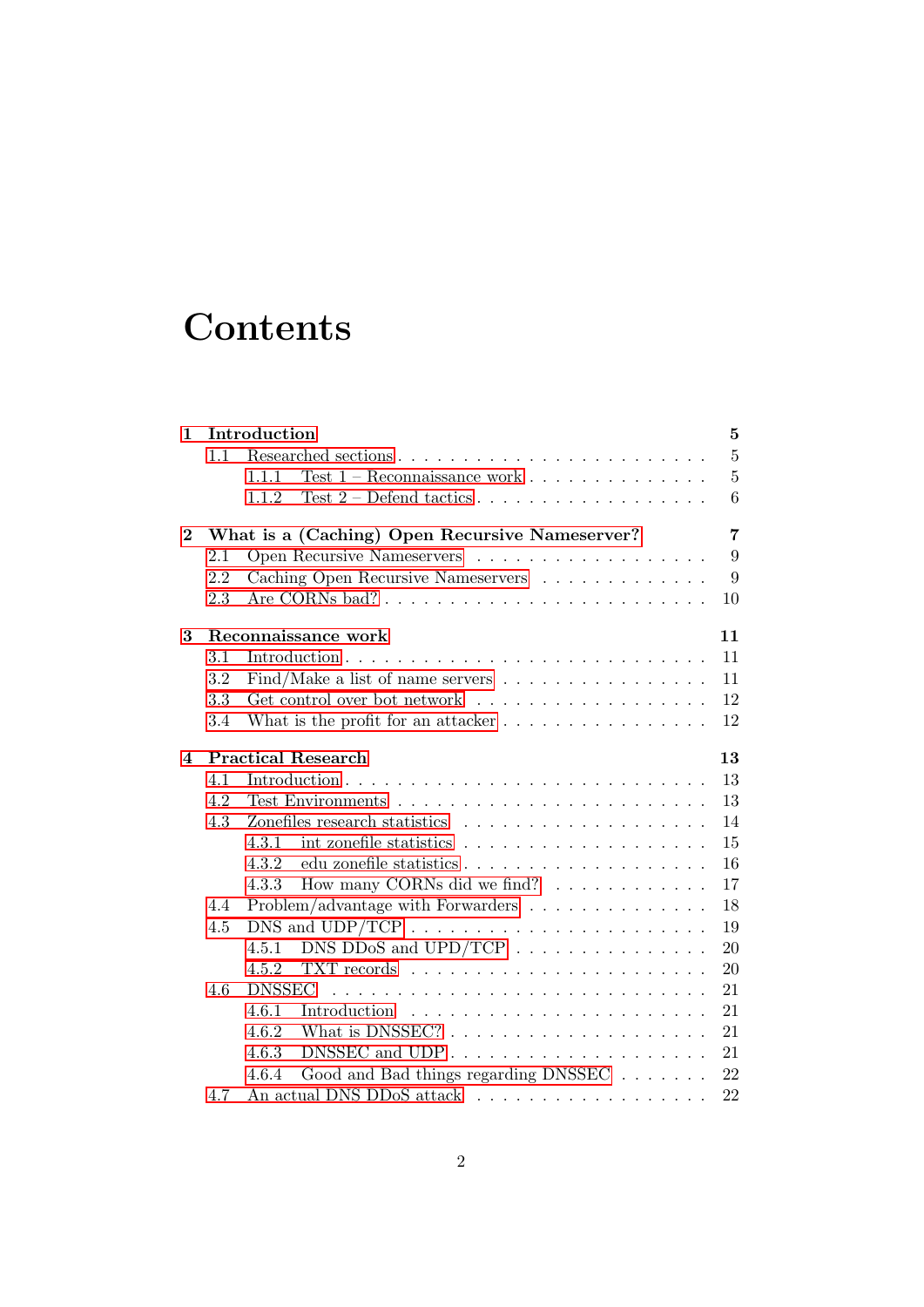|   |     | $DDoS$ bandwidth statistics $\ldots \ldots \ldots \ldots \ldots$<br>4.7.1                                       | 23 |
|---|-----|-----------------------------------------------------------------------------------------------------------------|----|
| 5 |     | How to defend yourself                                                                                          | 25 |
|   | 5.1 |                                                                                                                 | 25 |
|   | 5.2 | Securing your nameserver through BIND                                                                           | 25 |
|   |     | Disable Open Recursion<br>5.2.1                                                                                 | 26 |
|   |     | Use $ACL$ 's $\ldots$ $\ldots$ $\ldots$ $\ldots$ $\ldots$ $\ldots$ $\ldots$ $\ldots$ $\ldots$ $\ldots$<br>5.2.2 | 26 |
|   |     | 5.2.3                                                                                                           | 26 |
|   |     | 5.2.4<br>Define some 'standard' options $\ldots \ldots \ldots \ldots$                                           | 26 |
|   |     | 5.2.5<br>Get your logging straight                                                                              | 27 |
|   |     | 5.2.6<br>Further security precautions                                                                           | 27 |
|   | 5.3 | Securing your names erver with a $-$ not-names erver solution.                                                  | 28 |
|   |     | 5.3.1<br>Securing your role with bots in your network $\dots$ .                                                 | 28 |
|   |     | Securing your role when you intentional run a CORN<br>5.3.2                                                     | 28 |
|   |     | Securing your role as a potential victim $\ldots \ldots$<br>5.3.3                                               | 28 |
|   | 5.4 | And if you really want to run a CORN                                                                            | 29 |
| 6 |     | <b>Conclusions and Future Work</b>                                                                              | 30 |
|   | 6.1 |                                                                                                                 | 30 |
|   |     | 6.1.1                                                                                                           | 30 |
|   |     | $DDoS$ bandwidth statistics<br>6.1.2                                                                            | 30 |
|   | 6.2 | Do we have to be concerned of large DNS DDoS attacks using                                                      |    |
|   |     | CORNS?                                                                                                          | 31 |
|   | 6.3 |                                                                                                                 | 31 |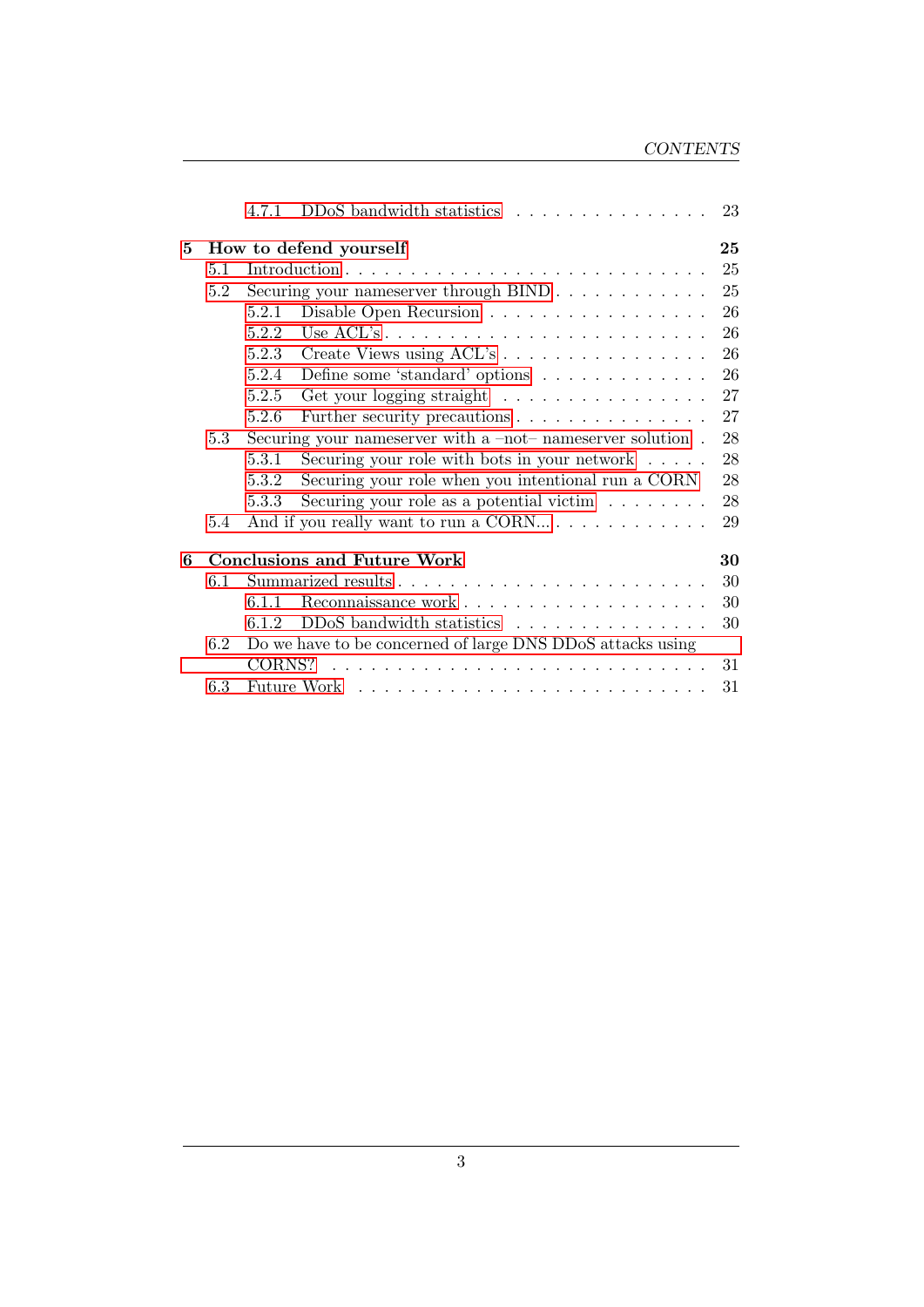## Definitions

Client: Typically a "stub-resolver" on an end-user's computer.

Resolver: Preferred nameserver performing recursive service for clients.

Query/Question: A DNS query send out by a client or resolver, typically in a UDP packet.

Reply/Answer: The DNS answer send back by a nameserver, typically in a UDP packet.

Attacker: Malicious third party.

Spoof: The activity of changing the source IP-address in an IP packet.

Target/Victim: Host that is being subjected to a DNS DDoS attack.

Administrator: When talking about administrators we refer to systemand/or network administrators who are responsible for a nameserver.

Firewall: When talking about a firewall we mean both a software as a hardware firewall solution.

In the whole document, the words CORN and ORN will be frequently used. CORN stands for Caching Open Recursive Nameserver and ORN stands for Open Recursive Nameserver.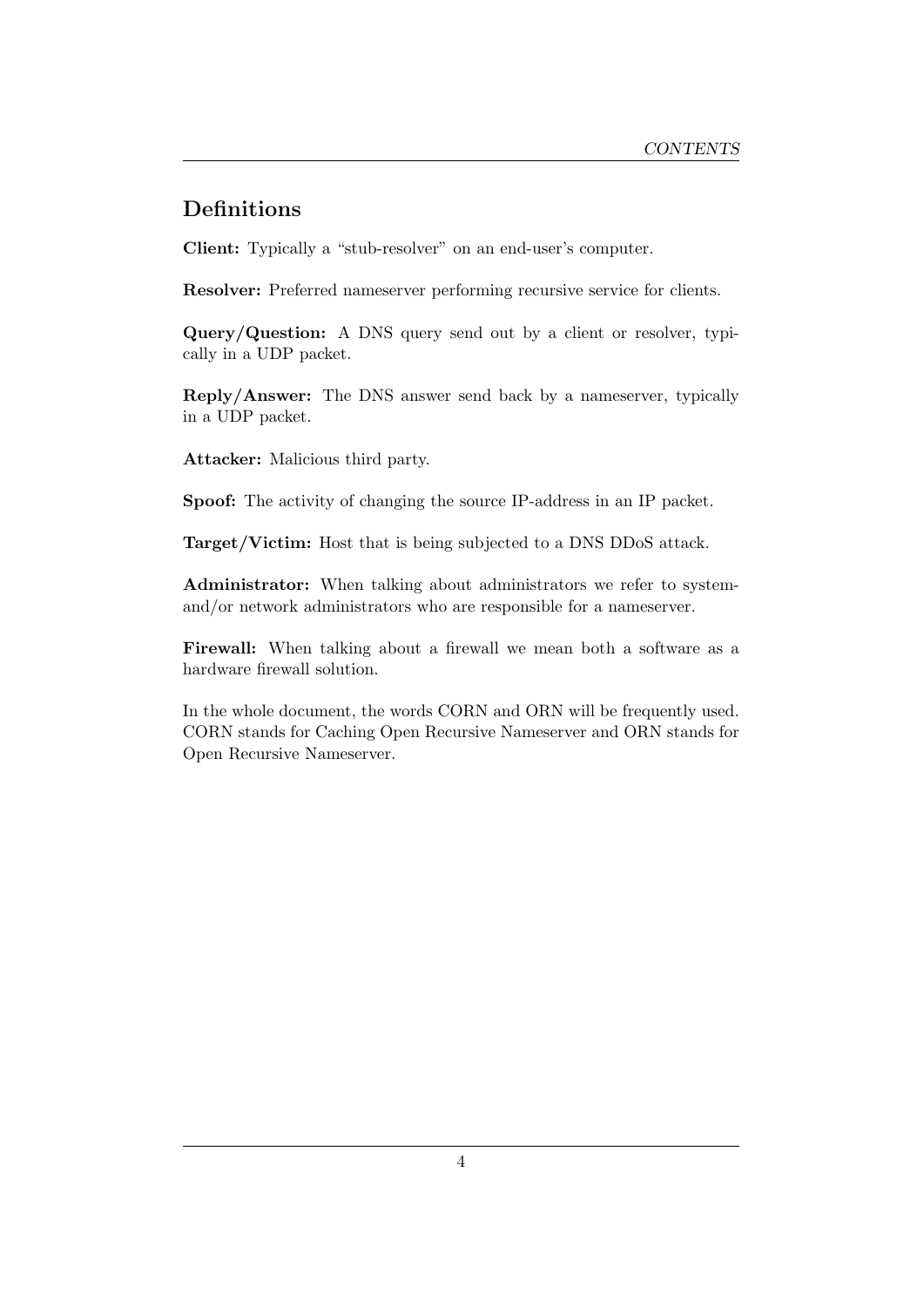# <span id="page-6-0"></span>Chapter 1

# Introduction

The transition of 2005 into 2006 was marked by several high-impact Distributed Denial of Service (DDoS) attacks, totaling traffic exceeding the 10Gb/s mark, where machines were involved in the attacking role which were ultimately abused because they offered (un)intentionally DNS services to everyone and their toaster on the Internet.

In this research project theoretical and practical research has been done on DNS DDoS attacks concerning Open Recursive Name Servers. Our main goal is to emphasize the dangers of (unconsciously) running a Open Recursive Name Server. We also delivered guide lines for System Administrators, Network Engineers and IT-Architects how to secure their DNS servers.

### <span id="page-6-1"></span>1.1 Researched sections

The following subsections describe the practical tests and theoretical research we conducted during the research period.

#### <span id="page-6-2"></span>1.1.1 Test 1 – Reconnaissance work

In this section we summarized the reconnaissance work that is done by an potential attacker. This contains creating a list of Open Recursive Name Servers and what the rate of return<sup>[1](#page-6-3)</sup> is for an attacker. We discussed multiple attack tactics for abusing open recursive DNS servers to conduct a DNS DDoS attack. We also performed statistical analysis on (Caching) Open Recursive Nameservers.

<span id="page-6-3"></span><sup>&</sup>lt;sup>1</sup>A comparison of the profit on an attack to the amount of effort.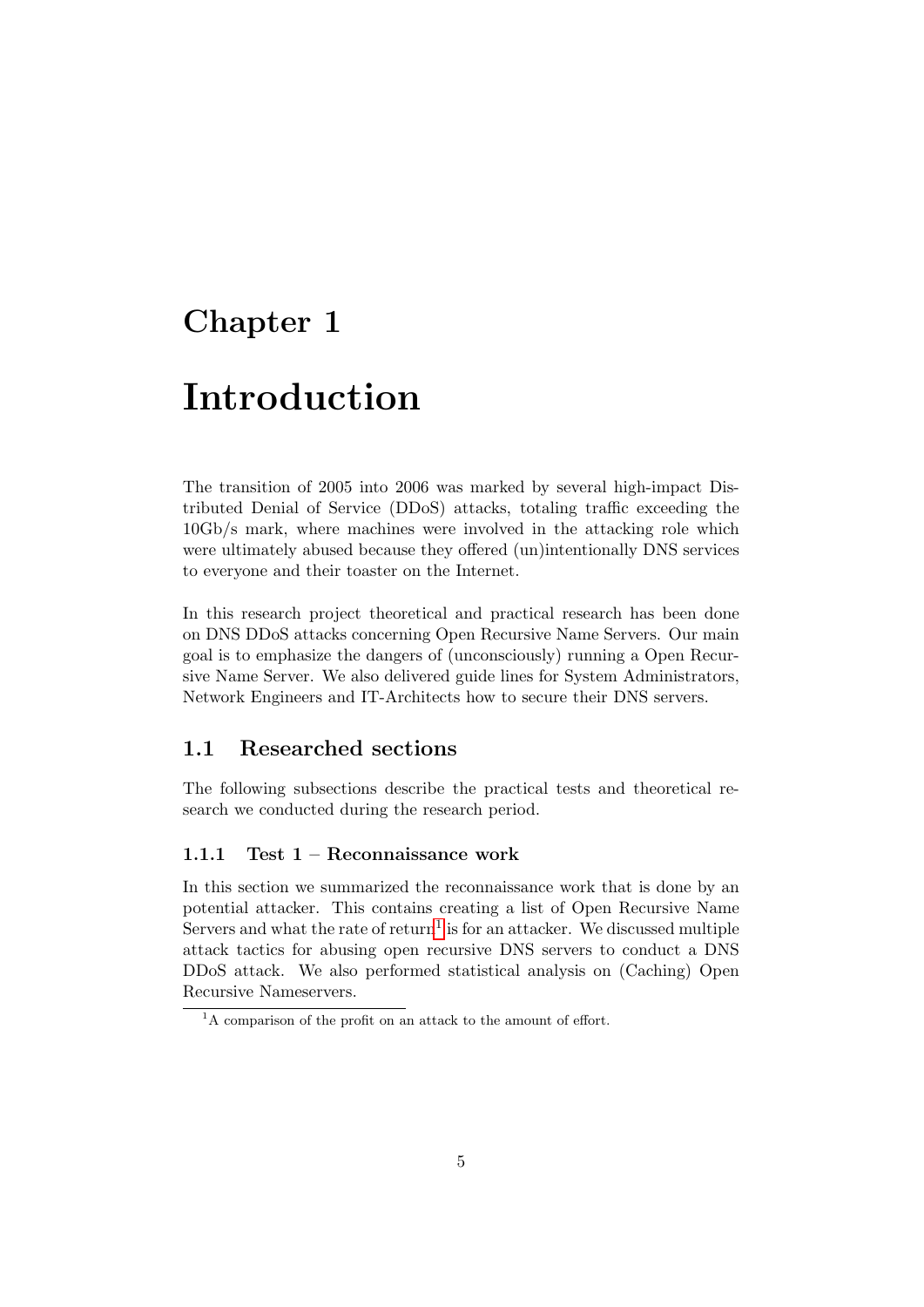#### <span id="page-7-0"></span>1.1.2 Test 2 – Defend tactics

In this test we created our own Open Recursive Name Server (BIND9) and tested several possibilities to prevent abuse. This section also describes possible solutions that could be implemented on the DNS server itself as well as on connected firewalls and/or routers. We created this section by summarizing which factors played what role in facilitating these attacks.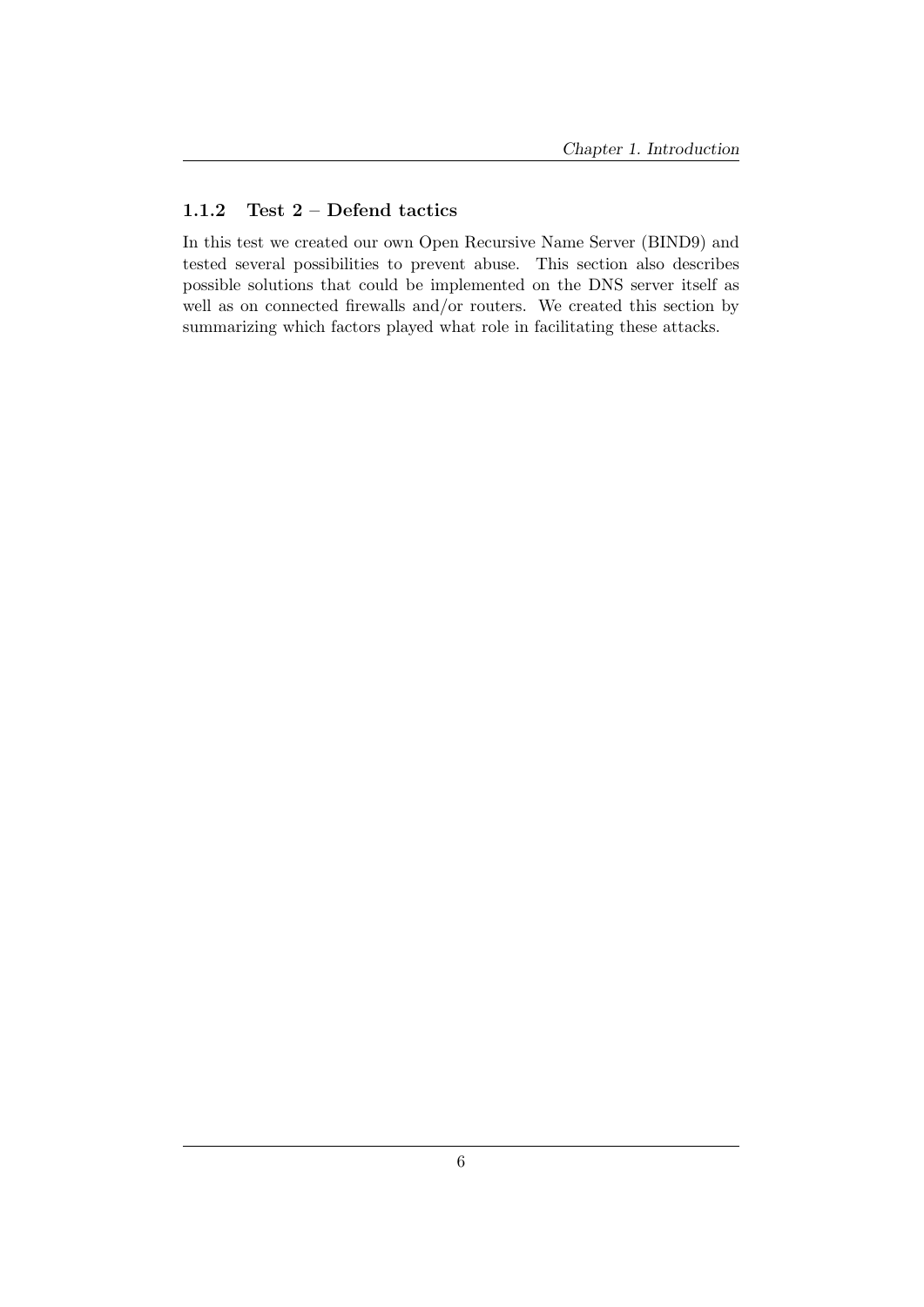# <span id="page-8-0"></span>Chapter 2

# What is a (Caching) Open Recursive Nameserver?

The Domain Name System (otherwise known as DNS) is one of the most used protocols used on the Internet. The protocol exists since 1983 (RFC  $882[1]$  $882[1]$  and  $883[2]$  $883[2]$  and has been updated around 1987 (RFC 1034[\[3\]](#page-34-2) and 1035[\[4\]](#page-34-3)). Since then, there have been no other "major" updates  $<sup>1</sup>$  $<sup>1</sup>$  $<sup>1</sup>$  to the</sup> protocol so the protocol we know as DNS has been around for 20 years – and we guess that many years will follow.

Since 1987 there have been various DNS server implementations. BIND is the first (open source) UNIX implementation. Since then a lot of other companies/projects came with there own DNS implementation. A few examples are Microsoft DNS[\[5\]](#page-34-4), PowerDNS[\[6\]](#page-34-5), MaraDNS[\[7\]](#page-34-6), and many more. We're sure when you search the Internet you will be dazzled by the different kinds of DNS servers.

A DNS server can have various roles. The following list will give the most common roles of a DNS server:

- Master (primary) primary authoritative server for a zone.
- Slave (secondary) secondary authoritative server for a zone.
- Stub (limited secondary) secondary authoritative server for a part of a zone.
- Stealth (secondary that is not listed) secondary authoritative which is not registered in a zone.

<span id="page-8-1"></span><sup>&</sup>lt;sup>1</sup>There have been updates of DNS in the form of DNS extensions designed by the IETF. More information about DNS extensions can be found on [http://www.ietf.org/html.](http://www.ietf.org/html.charters/dnsext-charter.html) [charters/dnsext-charter.html](http://www.ietf.org/html.charters/dnsext-charter.html).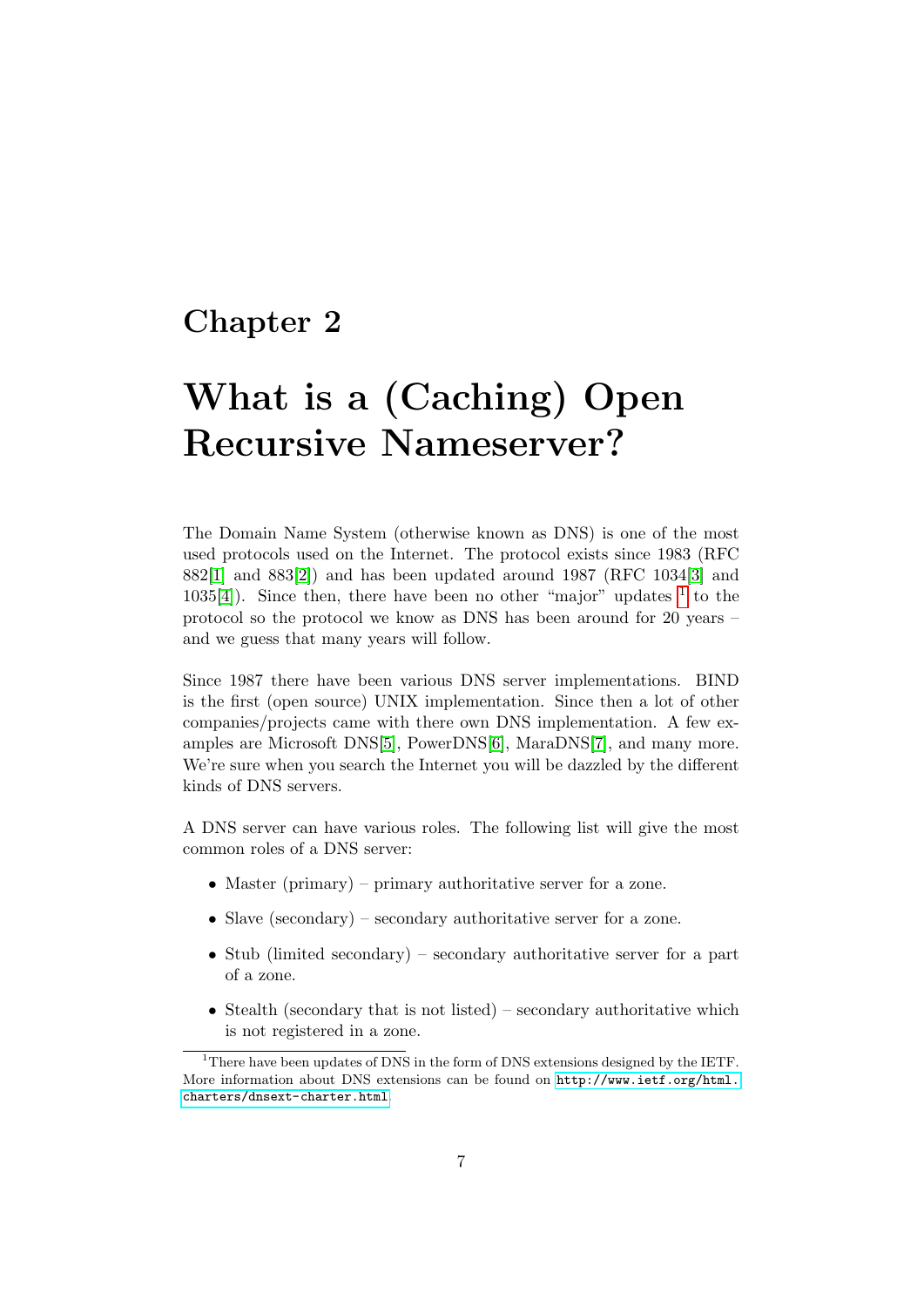- Caching-only (never authoritative) a DNS server that answers from cache.
- Forward-only (using "forwarders") Forwards the query to another recursive DNS server.

From the beginning of DNS a function called 'Recursion' has been implemented in the various server implementations. Recursion makes it possible for a nameserver to look up the asked domain because the preferred nameserver follows referrals itself. The best way to explain this is with figure [2.1](#page-9-0) and a concrete step-by-step example<sup>[2](#page-9-1)</sup>.



<span id="page-9-0"></span>Figure 2.1: Recursion in DNS

- 1. Q1 The client asks his preferred nameserver for "www.os3.nl.".
- 2. Q2 The preferred server doesn't know where "www.os3.nl." is and query the root (.) nameserver.
- 3. A1 The root nameserver answers that more information about "www.os3.nl." is available at the .nl. nameserver.
- 4. Q3 The preferred server than query the .nl. nameserver for "www.os3.nl.".
- 5. A2 The .nl. nameserver answers that more information about "www.os3.nl." is available at ns1.os3.nl.
- 6.  $Q4$  The preferred server than asks the  $ns1.os3.nl$  nameserver for "www.os3.nl.".

<span id="page-9-1"></span><sup>2</sup>Picture originally from [http://www.dei.isep.ipp.pt/](http://www.dei.isep.ipp.pt/~nsilva/ensino/asi1/asi1%202005-2006/images/dns_recursive_lookup.gif)<sup>∼</sup>nsilva/ensino/asi1/asi1% [202005-2006/images/dns](http://www.dei.isep.ipp.pt/~nsilva/ensino/asi1/asi1%202005-2006/images/dns_recursive_lookup.gif) recursive lookup.gif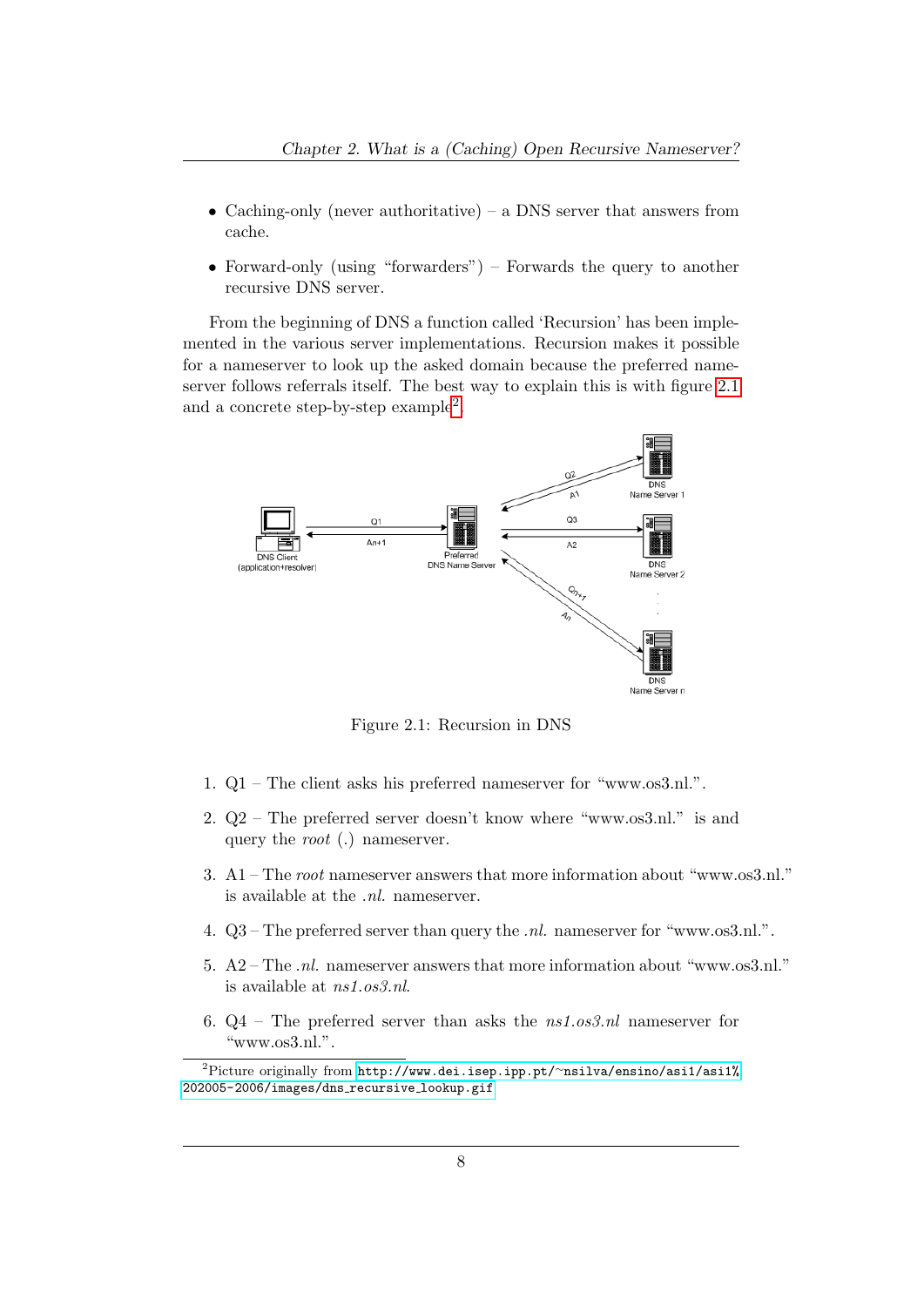- 7. A3 The ns1.os3.nl. answers that "www.os3.nl." can be found at 145.92.26.20.
- 8. A4 The preferred servers answers the query from the client with 145.92.26.20.

In this example, the preferred DNS server is a "Recursive Nameserver" for the clients inside its network, because the preferred DNS server resolves the queries from the clients.

#### <span id="page-10-0"></span>2.1 Open Recursive Nameservers

In the example above the client and preferred nameserver are in the same network and the preferred nameserver is a recursive nameserver. This is not a problem, because without a recursive preferred nameserver no domain name could ever be resolved. The problem lies in the word open. An ORN is a nameserver that will resolve queries from all clients, also the ones that are located outside its own domain/network.

Normally a nameserver only serves the information about one particular domain to clients from the outside world. This means that the authoritative nameserver of os3.nl. will only answer to queries concerning \*.os3.nl. (the  $***$  represent all sub-domains of os3.nl.). However an *open* recursive nameserver will also answer queries located outside its own domain from clients that are located outside its own network. That means that if the nameserver of os3 gets a query to resolve "www.uva.nl." it will answer the query with "145.18.11.202". If the nameserver of os3.nl. doesn't know where it is, it will search for an answer for you and will give the answer back to you. And that's not really its task – meaning that the nameserver should only serve its own domain to clients of the outside world!

### <span id="page-10-1"></span>2.2 Caching Open Recursive Nameservers

A query is normally a question for the retrieval of a Resource Record (RR) from a zone. RRs contain various properties. First of all a RR is part of a so called 'zone'. Zones are described in zonefiles<sup>[3](#page-10-2)</sup> – an administration file for a nameserver. A zonefile contains the records of a specified zone or domain. A zone has various properties of which the TTL – the Time To Live for a record in a zone – is the most important in our research.

A Caching Open Recursive Nameserver (further: CORN), will not only answer to a query outside its own domain, it will also cache – or store the

<span id="page-10-2"></span><sup>&</sup>lt;sup>3</sup>This is an specific BIND9 option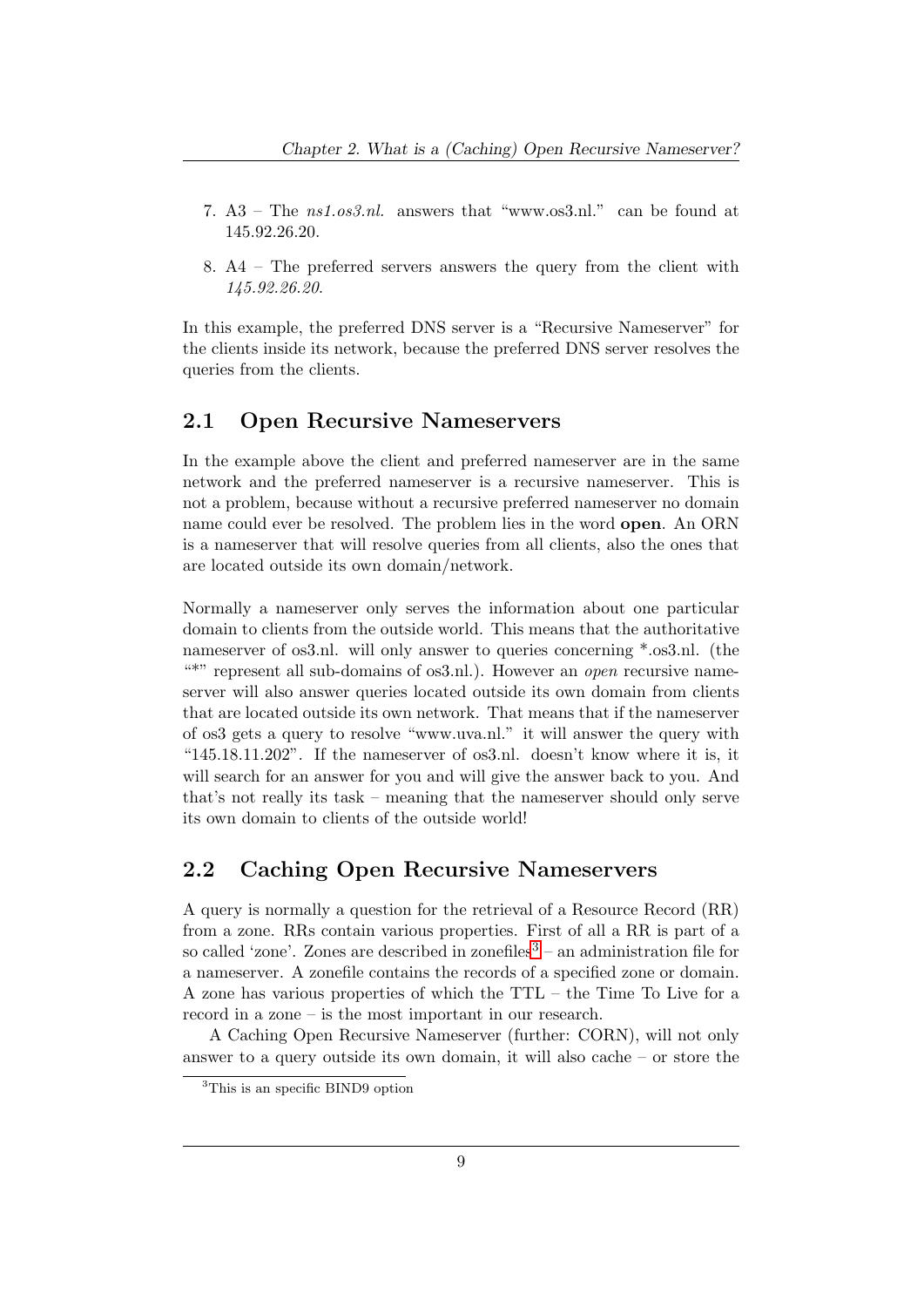answer for the Time To Live (TTL) that is specified for that record. This is done for a simple reason explained in this example.

If the nameserver gets for example the query www.os3.nl., and it doesn't know where it is, it will search for the answer and cache it for a duration in seconds defined by the TTL, which is defined in the zone file of os3.nl. If another client asks for www.os3.nl. before the TTL is expired, it will answer from cache so that the nameserver doesn't spill bandwidth by querying again.

### <span id="page-11-0"></span>2.3 Are CORNs bad?

CORNs itself aren't necessarily bad. It's really nice of all the network administrators who let their nameserver accept queries from outsiders and resolve them for you. I.e. A manager of a company who is traveling to other countries just wants to use the Internet without any trouble so he uses the nameserver of the company itself. The administrator at the other side of the world wants to have a nice sleep, because he doesn't want to solve the Internet problems of the manager day and night. The administrator runs a ORN so the manager can use the DNS server of the company. But, unfortunately there are also miscreants who could abuse a (C)ORN for their own miscreant-things.

Let's say you are such a miscreant and you want to annoy someone. You could make a list of CORNs, let them cache a query you want (because they are open recursive and they cache), and send a bogus query to the nameserver containing the IP-address of the victim. This means that the CORNs will answer to that IP and the Internet connection of the victim will be flooded with UDP traffic so that it can't function normally. This is no (big) problem for a small company, but imagine the financial damage for online stores like Amazon, E-bay or big-time companies like Microsoft.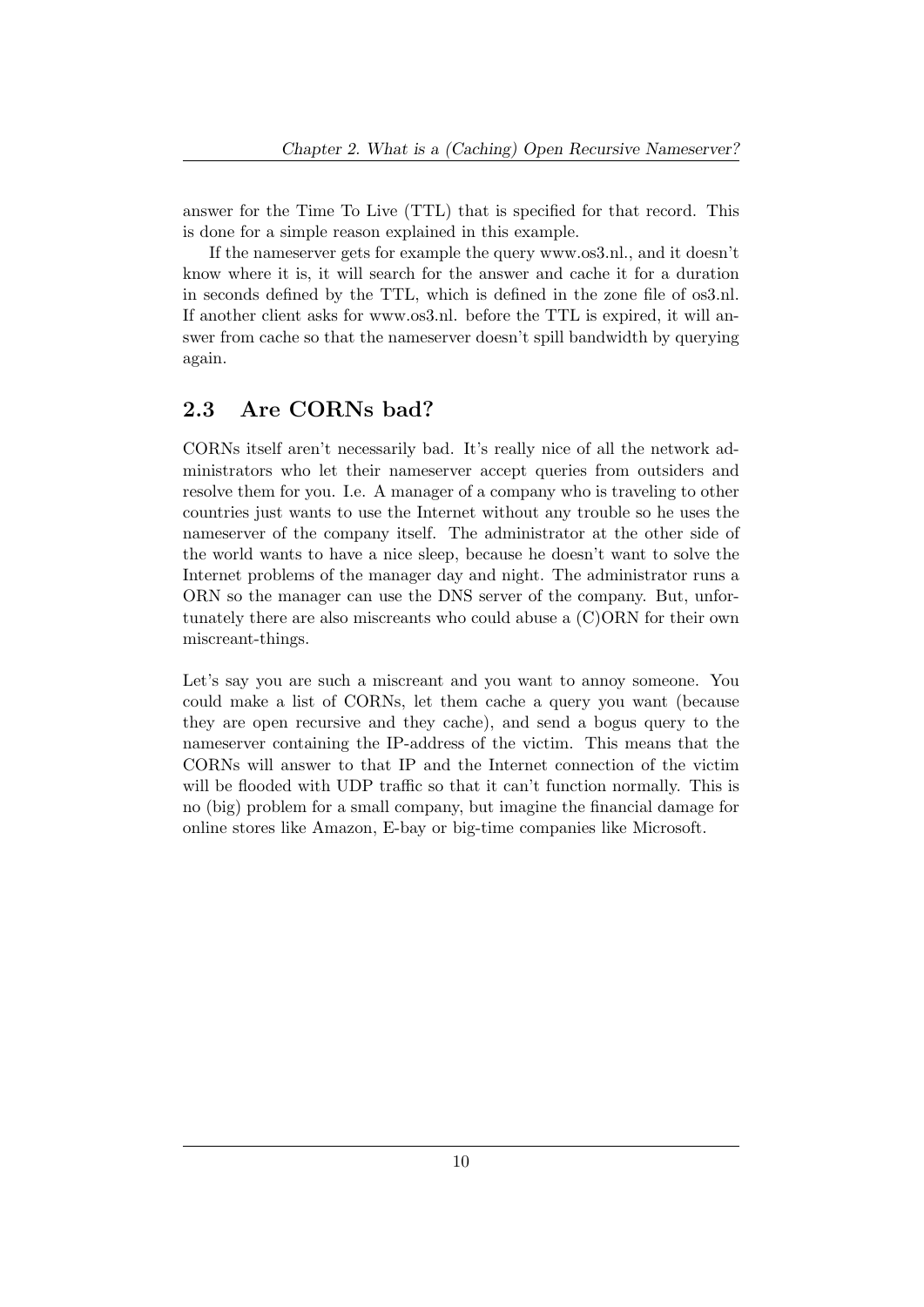# <span id="page-12-0"></span>Chapter 3

# Reconnaissance work

### <span id="page-12-1"></span>3.1 Introduction

Before an attacker can attack a target, he needs a list of (C)ORNs. In section [3.2](#page-12-2) we describe how you can get a list of (C)ORNs. How an attacker attack his target will be described in section [4.5.1.](#page-21-0)

## <span id="page-12-2"></span>3.2 Find/Make a list of name servers

Before an Attacker can start his attack he need a list of ORNs to abuse. Here is an example how to get a list with ORNs:

- 1. To start, you need a list of domain names.
- 2. Query these domain names and filter which nameserver they use. Now you have a list of nameservers. Some of these lists are even as download available.
- 3. Query at these nameservers a domain name that's in your own domain. If you get an answer and a query in your log, than it is an ORNs.
- 4. Query the same domain name at these nameserver. If you get an answer and by no query in your log, than it is an caching ORNs.
- 5. Sort this list and you have a list of CORNs!

You can imagine that it isn't that hard to create a list of CORNs. Sometimes you can skip the first step when you already have list of nameservers. For Example, the .edu and the .int zone files are free available at the Internic website. And if you register yourself at VeriSign you can even get a list of the other domains, like .com, .net, etc.

We did research on ORNs ourself with the .edu and the .int nameserver list. The results of this research are described in section [4.3.](#page-15-0)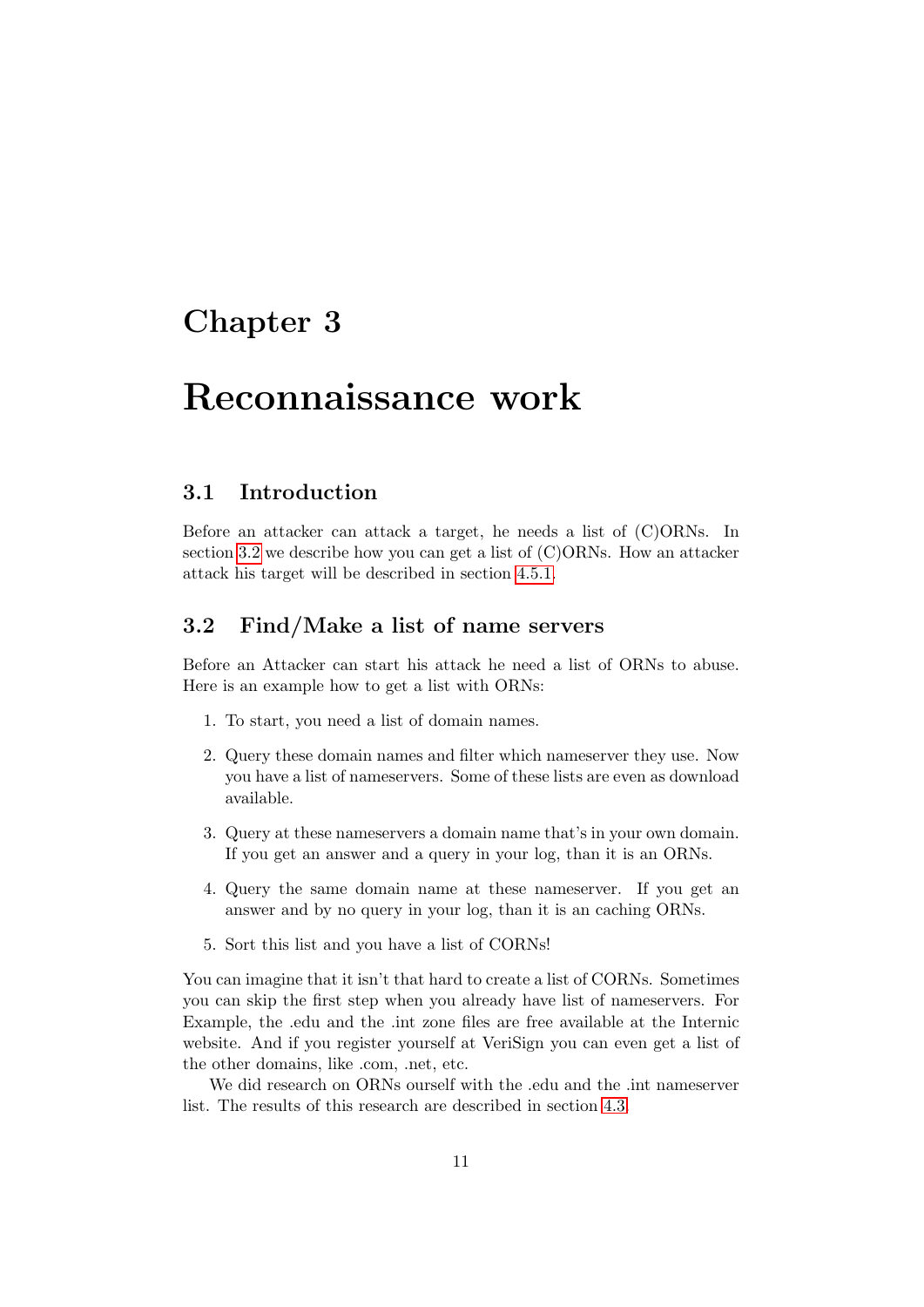#### <span id="page-13-0"></span>3.3 Get control over bot network

When the attacker is planning to attack a big company he may need to create a lot of bandwidth. Since our research results (section [4.3\)](#page-15-0) indicate that we need about 3% of that bandwidth, the total upload bandwidth for attacking a 10Gb/s line must be around 300Mb/s. With the current state of the home-users DSL connections (which is about  $256\text{Kb/s}$  -  $1024\text{Kb/s}$  upload) this can be archived with about 300-1000 bots on such DSL connections.

How a bot network is created and how attackers get control over these networks is out of the scope of the project. Vint Cerf mentioned January 25th 2007 at the World Economic Forum in Davos[\[10\]](#page-34-7) that probably 100-150 million computers are part of a bot network. So you can imagine that it isn't difficult to get a big bot network if you know the right (read: wrong) people.

#### <span id="page-13-1"></span>3.4 What is the profit for an attacker

An attacker won't attack anything if the chance to get caught is high and the profit is low. You can see this as a Return on Investment (ROI)[\[8\]](#page-34-8). Some advantages and disadvantages are for an attacker are:

- Advantages
	- Easy to find CORNs
	- Bandwidth profit is huge (See section [4.3\)](#page-15-0)
- Disadvantages
	- Creating a bot network
	- remain undetected

An attacker can have different reasons to perform an attack, for example:

- Extortion (In exchange of a ransom, he will stop the attacks).
- Disagreement (Financial reasons with ex-boss; Political reasons).
- Show-off (Show what he is capable of).
- Just for fun (See if it's possible to attack a big target).
- Annoy (It's know that script kiddies use it on IRC to kick each other from the Internet).
- Gain profit with online gaming [\[9\]](#page-34-9).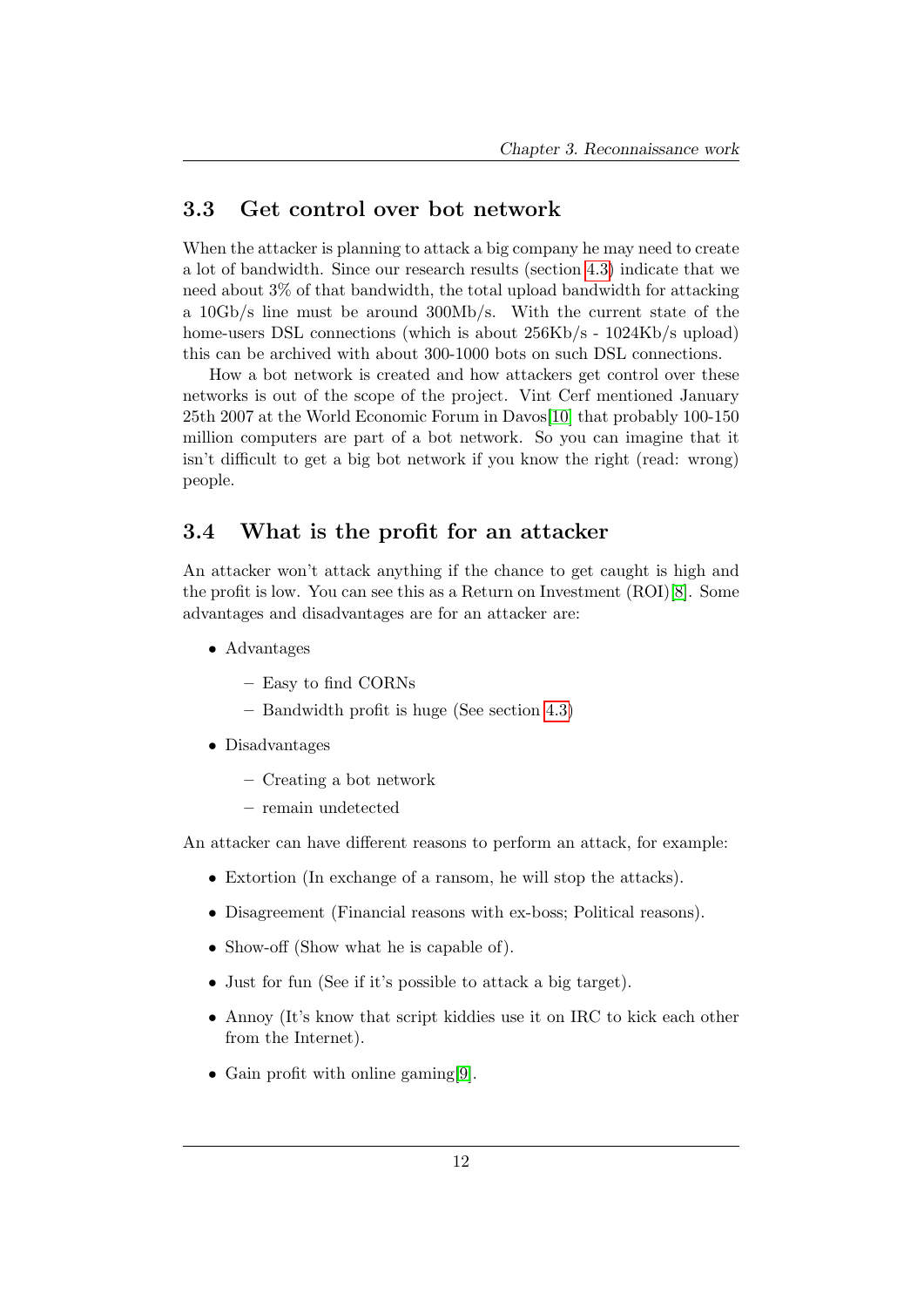# <span id="page-14-0"></span>Chapter 4

# Practical Research

### <span id="page-14-1"></span>4.1 Introduction

This part of the document will explain the practical research we did during our research period. We performed two sets of tests. In the first tests we made a list of CORNs and in the second tests we executed an DNS DDoS attack in our local network to test how we could abuse CORNs.

#### <span id="page-14-2"></span>4.2 Test Environments

For the first tests we used two servers with Ubuntu 6.06 (Dapper) installed and the kernel version we used was 2.6.15-27. On one server we also installed the standard installation of BIND 9.3.2 via apt, where the DNSSEC extension was enabled by default.

In BIND we configured a domain with a wildcard. This made it possible to sent out a query with the IP in front of the wildcard (see section [4.5.2\)](#page-21-1). In the query.log from BIND we could check if the IP in the query matched with the IP we queried. If the IP's where the same, we know that is was an ORN, but if the IP's differed, it could be a forwarding nameserver. We go further into this subject in section [4.4.](#page-19-0)

In the following steps we will explain what happens in figure [4.1.](#page-15-1)

- Q1 is a query " $\langle ip \rangle$  test.os3.nl IN TXT".
- Q2 is the same query sent to NS if the nameserver on the Internet is open recursive.
- the wildcard on NS makes it possible to reply on the query.
- A1 is the anwser of the query to the ORN on the Internet. It's possible that the nameserver cashes the answer.
- A2 is the anwser back to Q.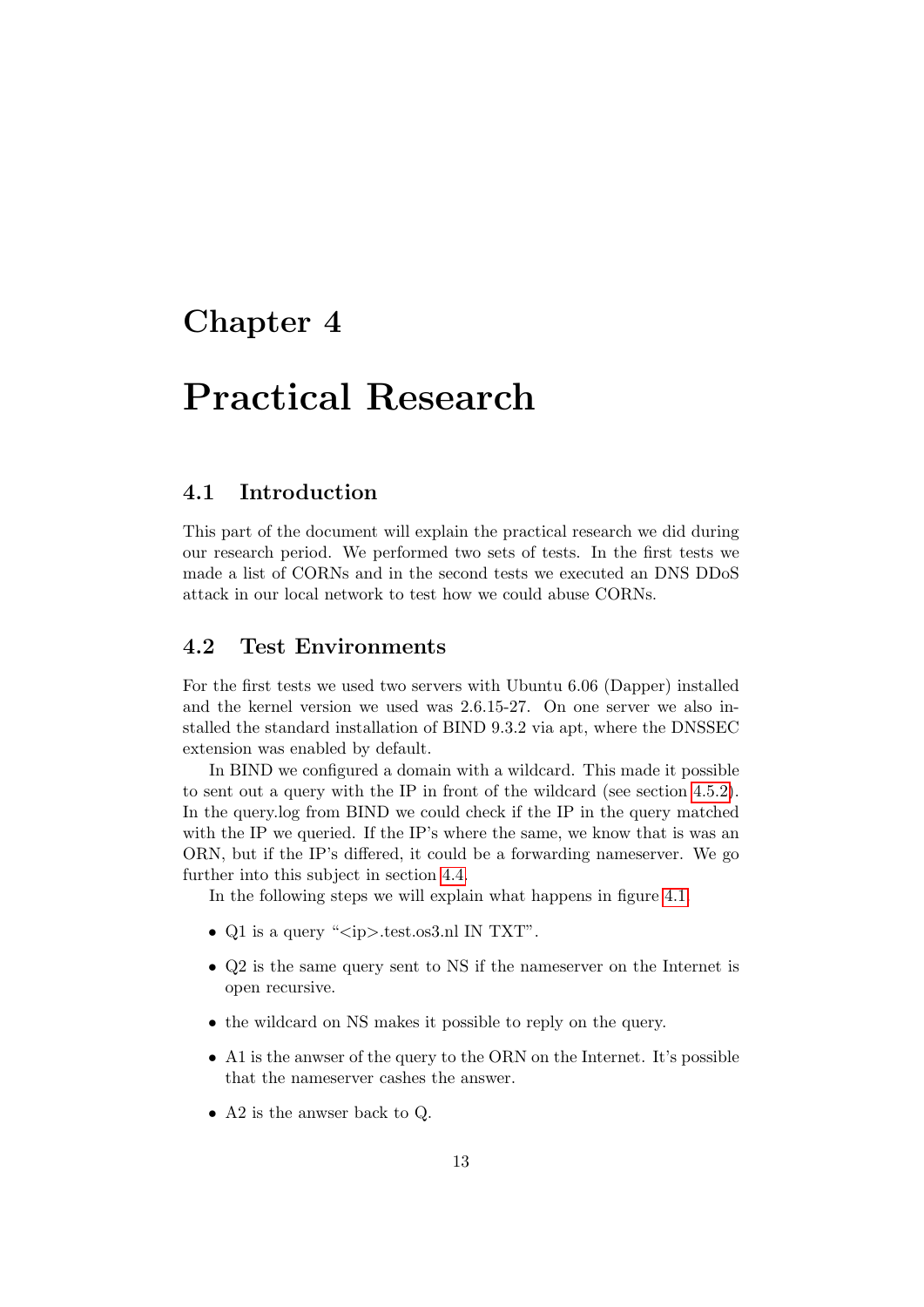

<span id="page-15-1"></span>Figure 4.1: The search for CORNs test environment

For the second test we had a victim with Ubuntu 6.10 (Edgy) installed and kernel 2.6.17-10. We used the same nameservers from the first test. More details about this attack technique using TXT records is discussed in section [4.5.2.](#page-21-1)



<span id="page-15-2"></span>Figure 4.2: The DNS DDoS test environment

In figure [4.2](#page-15-2) the test environment is displayed. In the following steps we will explain how used these three computers to perform an attack.

- A (the attacker) sends out a query for a TXT record to NS (the nameserver). The IP-packet is spoofed (using Perl), which means in our case that the sender IP in changed into V (the victim) instead of A.
- NS receives the query and sends the TXT record, that is made as big as possible (see section [4.5.2\)](#page-21-1), to V.
- V receives the UDP IP-packet with the answer.

If you perform these step with more "A" computers, which you have if you have the control over an botnetwork, you have a big distributed attack.

## <span id="page-15-0"></span>4.3 Zonefiles research statistics

We did research on the zonefiles of the .edu and .int domains. We downloaded these files form the Internic ftp server. The serial numbers of the files we used were:

• edu.zone =  $2006042800$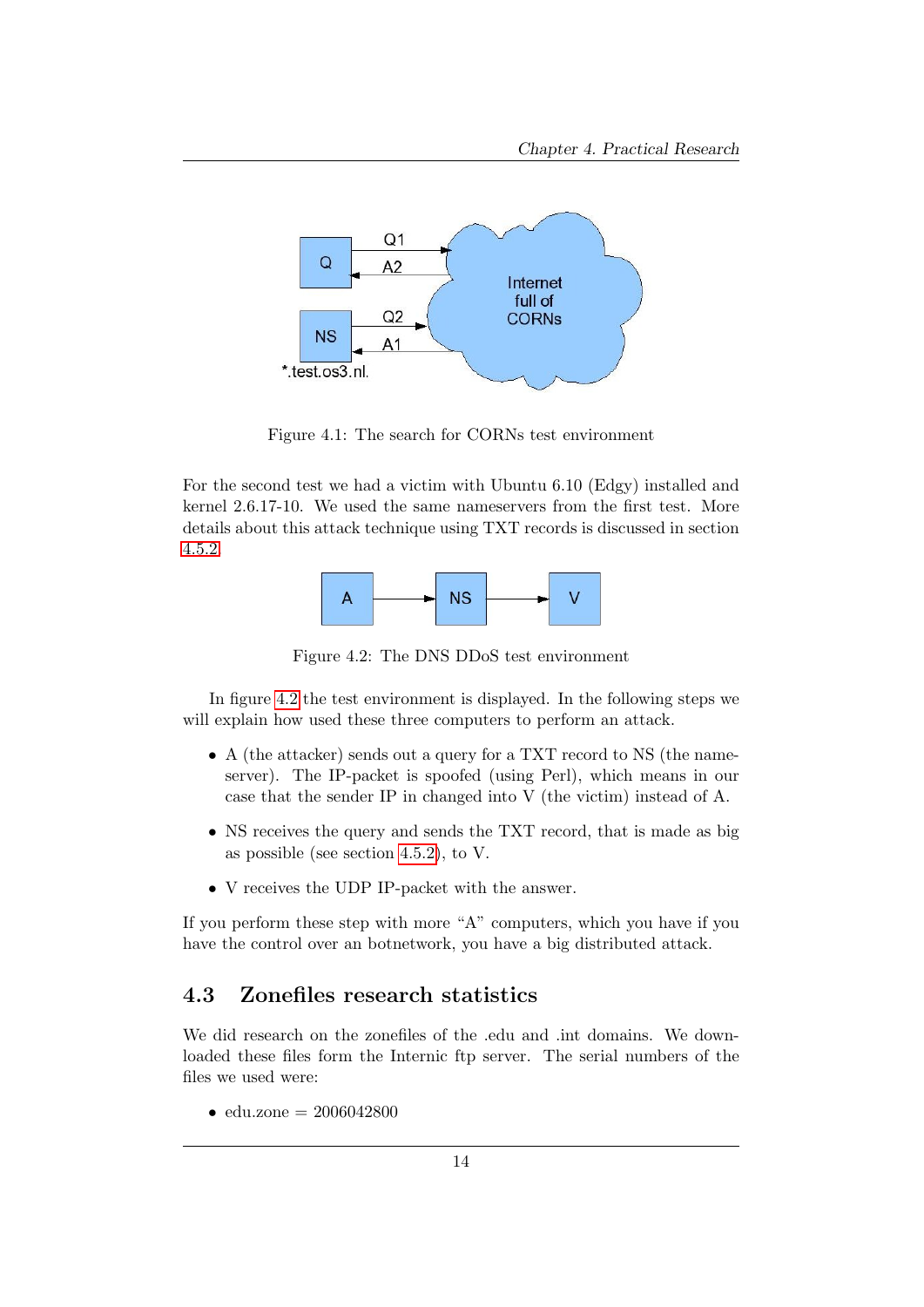• int.zone =  $2007011100$ 

In the sections [4.3.1](#page-16-0) and [4.3.2](#page-17-0) we distinguished nameservers that are **inside** the zone from nameservers that are outside the zone.

In our tests we encountered 4 kinds of servers:

- Open nameservers– The open recursive nameservers.
- Forwarders nameservers that forward a query to another nameserver who queried and answered.
- Closed nameservers Nameservers that are not an ORN.
- Connection Time-out nameservers nameservers that weren't reachable in any way.

Because the connection time-out servers don't reply on any query, you could wonder if those nameservers are even online. It could be that there is an error in the zonefile or that the administrators brought the nameserver offline. Therefore we calculated two statistics; one with the connection timeout servers included with the total amound of nameservers, and one with the connection time-out servers deducted from the total amound of nameservers. We did this because the second group doesn't respond to anything so we deducted the timed-out servers from the total amound nameservers.

#### <span id="page-16-0"></span>4.3.1 int zonefile statistics

In table [4.1](#page-16-1) the .int zonefile has 12 ORNs and 9 forwarders. that means 21 nameservers which are open recursive. With the second query, within the TTL value, all the 21 ORNs answered the query but didn't query our nameserver. This means that they are cashing. 100% of the ORNs are CORNs. 8 of the nameservers in table [4.1](#page-16-1) had a time-out, that means that

|                     | amount of servers | percentage |  |
|---------------------|-------------------|------------|--|
| Total nameservers   | 59                | 100%       |  |
| Open Nameservers    | 19                | 20%        |  |
| Forwarders          |                   | 15%        |  |
| Closed nameservers  | 30                | 51\%       |  |
| Connection Time-out |                   | $14\%$     |  |

<span id="page-16-1"></span>Table 4.1: nameservers of the .int zonefile inside the .int domain

there are 51 running nameservers left. 21 of the total 51 nameservers are CORNs, that's 41%. Including the timed-out nameservers it's still 36%.

The nameservers in table [4.2](#page-17-1) are outside the .int domain (that means they are in the .net, .com, etc. domain). There where 68 ORNs (including the forwarders). By the second query within the TTL value only sent to the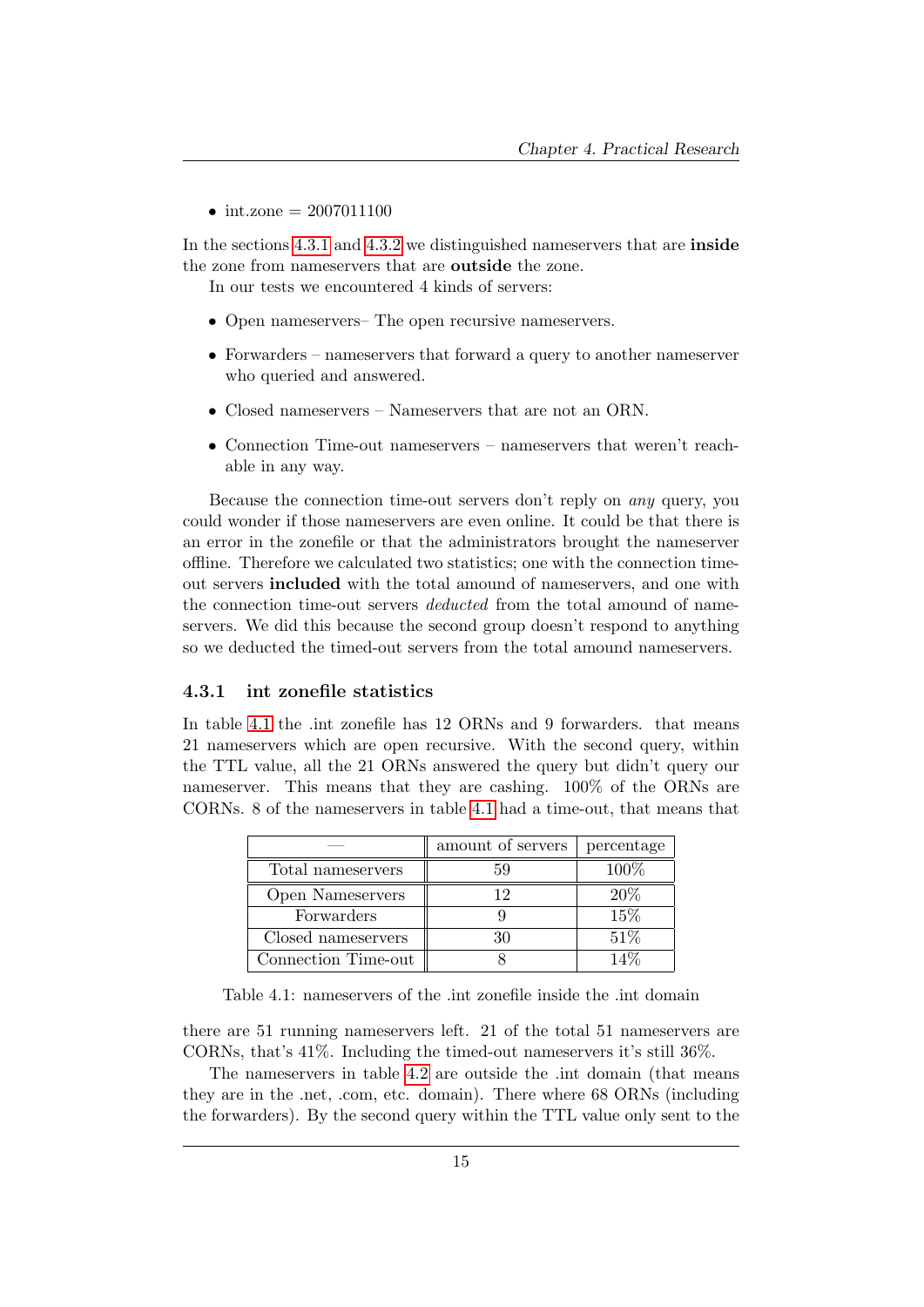|                     | amount of servers | percentage |  |
|---------------------|-------------------|------------|--|
| Total nameservers   | 203               | 100%       |  |
| Open nameservers    |                   | 24%        |  |
| Forwarders          | 19                | $9\%$      |  |
| Closed nameservers  | 127               | 63%        |  |
| Connection Time-out |                   |            |  |

ORNs, 3 nameservers queried our nameserver again. That means they're not cashing but the other 96% of the ORNs are CORNs.

<span id="page-17-1"></span>Table 4.2: nameservers of .int zonefile outside the .int domain

8 of the nameservers in table [4.2](#page-17-1) had a time-out, that means that there are 195 running nameservers left. 65 (68-3) of the total 195 nameservers are CORNs, that's 33%. Including the timed-out nameservers it's still 32%.

#### <span id="page-17-0"></span>4.3.2 edu zonefile statistics

The .edu zonefile in table [4.3](#page-17-2) has a total of 2163 ORNs (including the forwarders). By the second query within the TTL value only sent to the ORNs, 21 nameservers queried our nameserver again. So 99% of the ORNs are CORNs. 931 of the nameservers in table [4.3](#page-17-2) had a time-out, that means

|                     | amount of servers | percentage |  |
|---------------------|-------------------|------------|--|
| Total nameservers   | 4264              | 100%       |  |
| Open nameservers    | 1407              | 33%        |  |
| Forwarders          | 756               | 18%        |  |
| Closed nameserver   | 1170              | 27%        |  |
| Connection Time-out | 031               | $22\%$     |  |

<span id="page-17-2"></span>Table 4.3: nameservers of .edu zonefile outside de .edu domain

that there are 3333 running nameservers left. 2142 (2163-21) of the total 3333 nameservers are CORNs, that's 64%. Including the timed-out nameservers it's still 50%.

The nameservers in table [4.4](#page-18-1) are outside the .edu domain. There were 2302 ORNs (including the forwarders). By the second query within the TTL value only sent to the ORNs, 129 nameservers queried our nameserver again. That means 94% (2173 nameservers) of the ORNs are CORNs.

572 of the nameservers in table [4.4](#page-18-1) had a time-out, that means that there are 4552 running nameservers left. 2173 (2302-129) of the total 4552 nameservers are CORNs, that's 47%. Including the timed-out nameservers it's still 42%.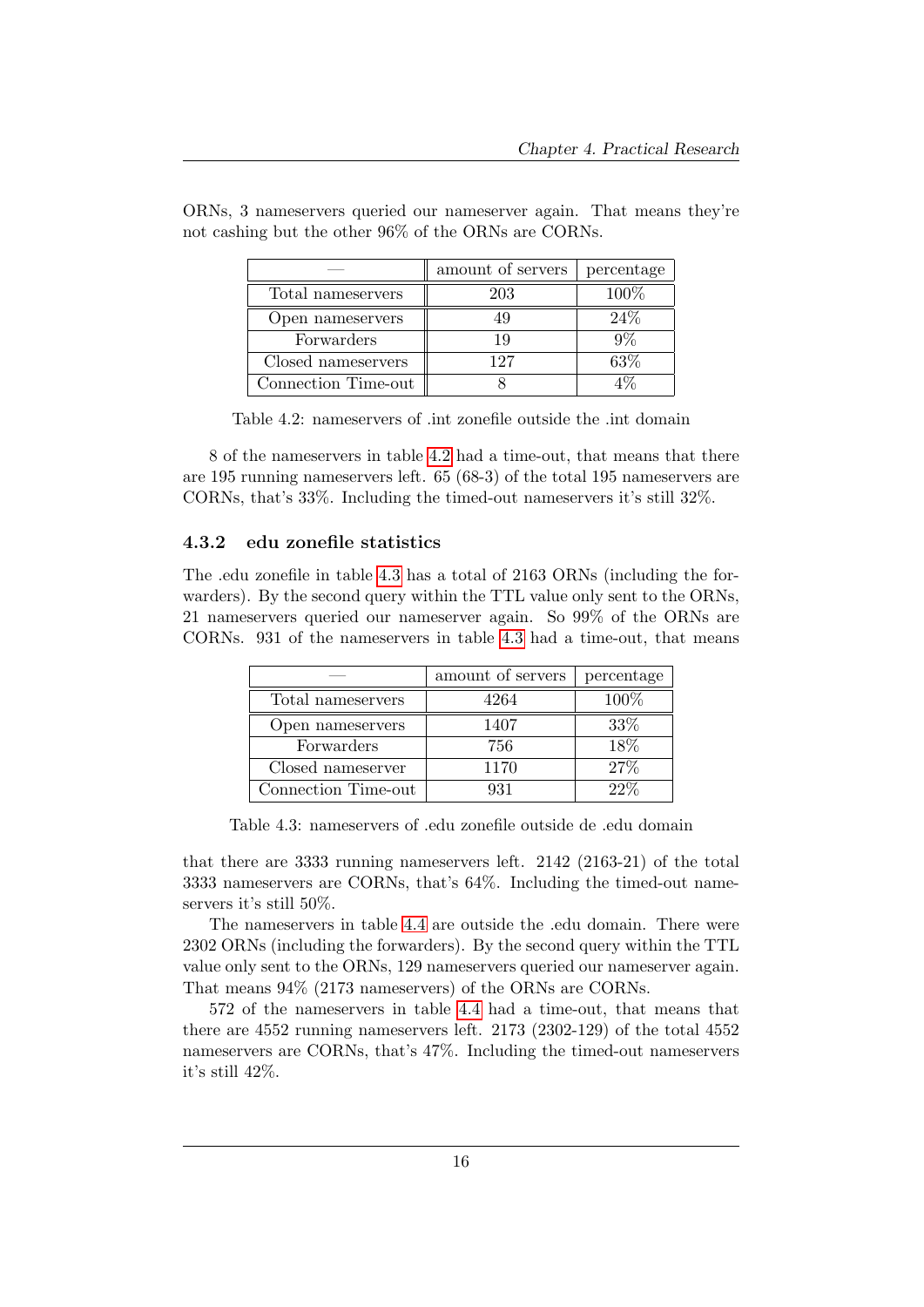|                     | amount of servers | percentage |  |
|---------------------|-------------------|------------|--|
| Total nameservers   | 5124              | 100%       |  |
| Open nameservers    | 1119              | 22%        |  |
| Forwarders          | 1183              | 23\%       |  |
| Closed nameserver   | 2250              | 44\%       |  |
| Connection Time-out | 572               | $11\%$     |  |

<span id="page-18-1"></span>Table 4.4: nameservers of .edu zonefile outside the .edu domain

#### <span id="page-18-0"></span>4.3.3 How many CORNs did we find?

In table [4.5](#page-18-2) a summarized survey gives us a good impression of the total CORNs. We didn't distinguish ORNs and forwarders, we counted them both as ORNs and if they where cashing as CORNs In table [4.6](#page-18-3) the totals

| Zonefile                  |      |      | ORNs   CORNs   CORNs (no time-outs) |
|---------------------------|------|------|-------------------------------------|
| int (inside .int domain)  | 36\% | 36\% | $41\%$                              |
| int (outside .int domain) | 33%  | 32\% | 33%                                 |
| edu (inside .int domain)  | 51\% | 50%  | 64%                                 |
| edu (outside edu domain)  | 45\% | 42%  | $47\%$                              |

<span id="page-18-2"></span>Table 4.5: Global statistics .edu en .int zonefile

of all test are summarized (the abbreviation NS refers to nameservers). 46% of the nameservers in the .edu and .int domain is a CORN. If time-outs are excluded it's even 54%.

| Zonefile                   | NS   | NS (without timed-out) | CORNs |
|----------------------------|------|------------------------|-------|
| .int (inside .int domain)  | 59   | 51                     | 21    |
| int (outside .int domain)  | 203  | 195                    | 65    |
| .edu (inside .edu domain)  | 4264 | 3333                   | 2142  |
| .edu (outside .edu domain) | 5124 | 4552                   | 2173  |
| totals                     | 9650 | 8131                   | 4401  |

<span id="page-18-3"></span>Table 4.6: Total numbers zonefiles statistics

Notice that the percentage of timed-out nameservers in higher in the .edu domain. The older serial number (assuming that serial numbers are numbered according RFC 1982[\[11\]](#page-34-10)) indicates that the zonefile isn't updated for a while. This doesn't mean that we had a to old zonefile, but it could be because there are not many changes in de educational zone. University usual have enough nameservers and it could be that some of the timed-out nameservers are backup servers, which are switched of when they're not needed.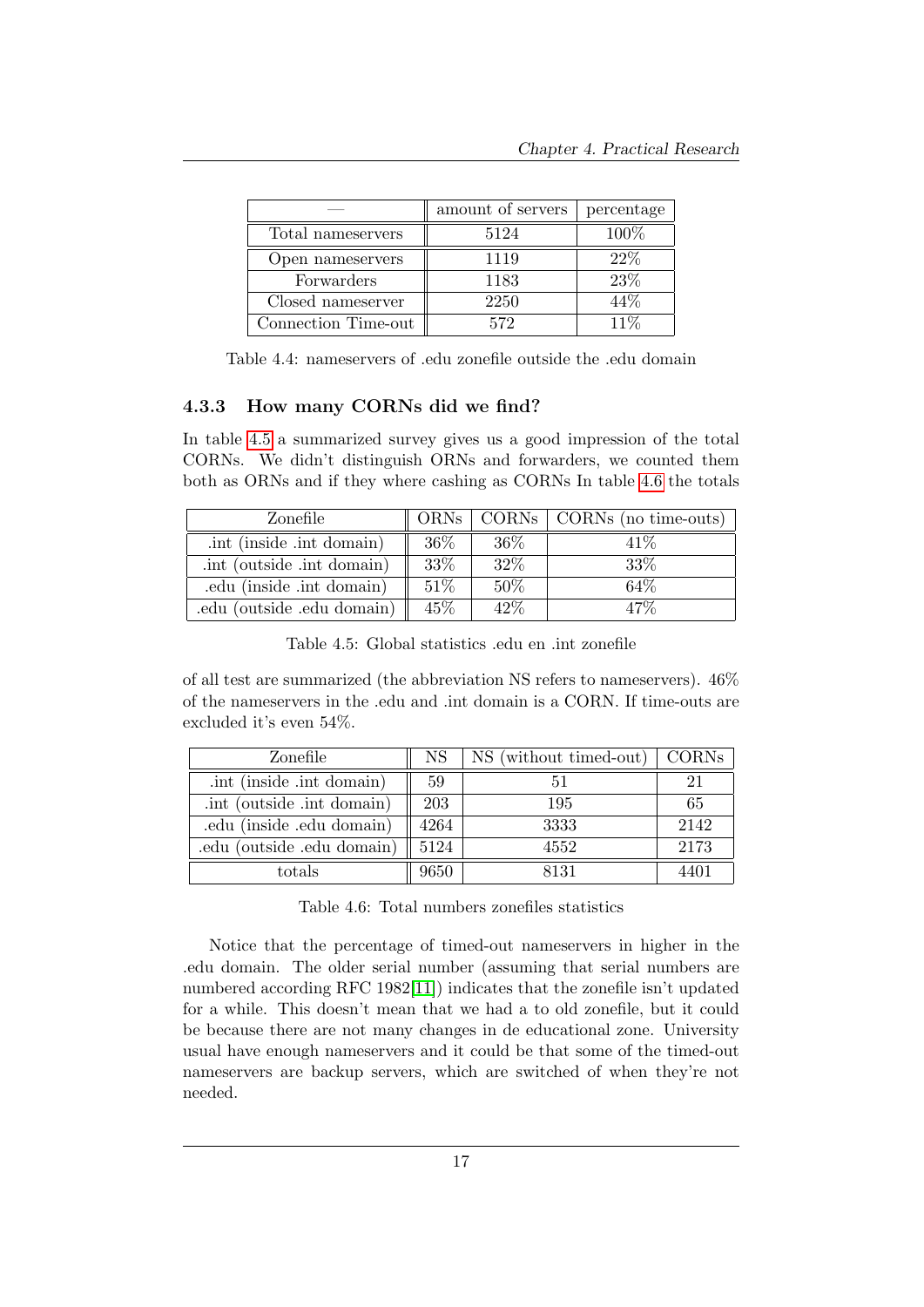#### <span id="page-19-0"></span>4.4 Problem/advantage with Forwarders

In this research we didn't focus on the fact if the nameserver who resolved the query behind the forwarders are open recursive as well. We counted these "forwarders" as CORNs, because they cache and answer. The percentages of the forwarders are part of the ORNs. If the nameservers behind these forwarders are also open, more (C)ORNs become available to abuse. If we had more time to research this, we could check if these nameservers are open recursive as well.

These forwarders could be a security issue for the administrators who configured them. If an Administrator configured his DNS server correctly and only allows recursion from his own domain. A forwarder in that domain forwards the open recursive queries to the authoritive nameserver. The authoritive nameserver doesn't know if that query is from a client outside his domain because it looks like a client from inside his domain is querying, so the authoritive nameserver resolves the query. So a correctly configured authoritive nameserver could be abused as well.



<span id="page-19-1"></span>Figure 4.3: Forwarder and nameserver

With a simple test it's possible to check if these nameservers are ORNs. In the picture [4.3](#page-19-1) you see:

- Q (Query client)  $(\text{IP} = 1.1.1.1)$
- F (Forwarder) (IP = 2.2.2.2)
- NS (Nameserver)  $(IP = 3.3.3.3)$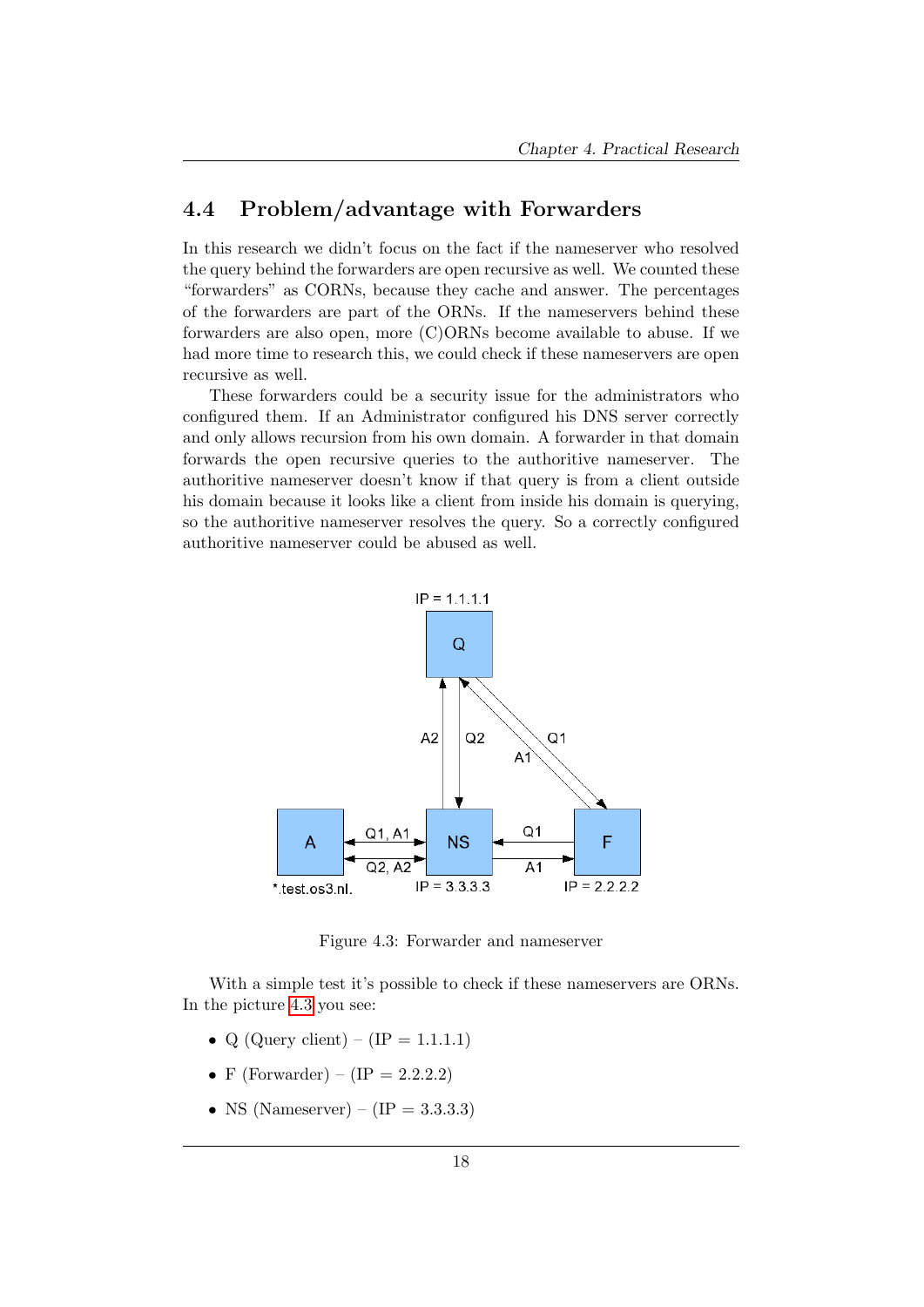- A (Nameserver with test data  $=$  \*test..os3.nl.)
- Q1 (Query from attacker  $= 2.2.2.2$ .test.os3.nl.)
- $Q2$  (Query form attacker = 3.3.3.3.test.os3.nl.)
- A1 & A2 (Answer = IP address)

In the following steps this figure is explaned:

- 1. Q sends Q1 to F
- 2. F forwards it to NS, because the answer to Q1 isn't in the cash.
- 3. NS now resolves the query using A and wil get the answer A1.
- 4. NS will give the answer A1 back to F, and F replies it to Q.

Q got the answer for his query and in the logfile of A you can see that Q1 (2.2.2.2.test.os3.nl.) is asked by 3.3.3.3. This means there is an forwarder between the Q an A. Now we're able to check if the nameserver who queried A is a ORN.

- 1. Q sends Q2 directly to NS
- 2. NS now resolves the query using A and wil get the answer A2.
- 3. NS will give the answer A2 back directly to Q.

Q got an answer and in the logfile of A we see that the query 3.3.3.3.test.os3.nl. aksed to NS is queried by NS (3.3.3.3) as well. This means that NS is open recursive as well.

## <span id="page-20-0"></span>4.5 DNS and UDP/TCP

Most DNS servers work with the User Datagram Protocol (further: UDP). A UDP DNS packet has a maximum size of 512 bytes. This doesn't mean that a answer from a DNS server can't be bigger than 512 bytes. When an answer turns out to be bigger than 512 bytes, most nameservers will generate a so-called 'truncated' reply and will switch to the Transmission Control Protocol (further: TCP). This is done because the client creates a TCP session between client and DNS server, making it possible to send bigger chunks of data – which results in the possibility to give a greater reply.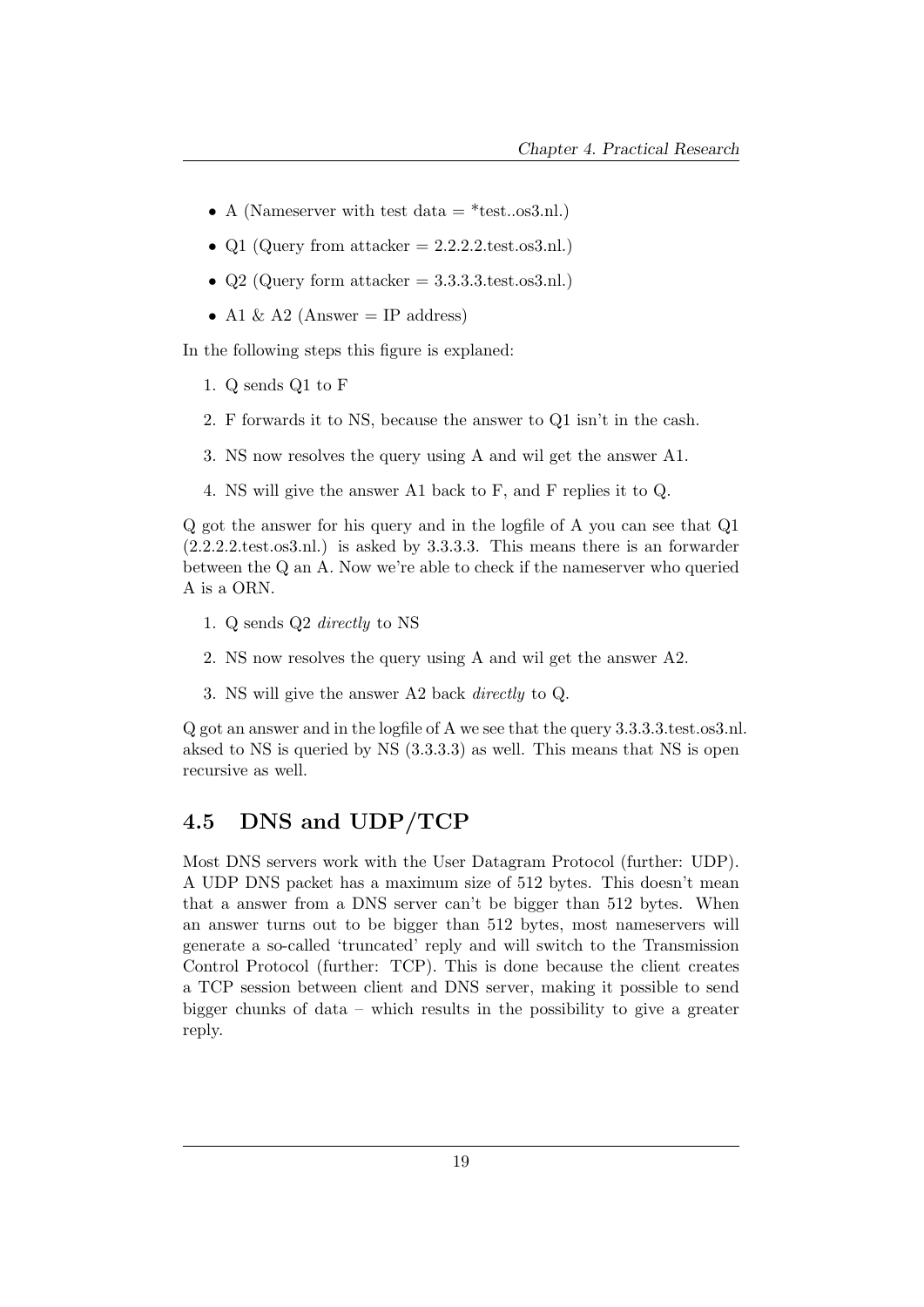#### <span id="page-21-0"></span>4.5.1 DNS DDoS and UPD/TCP

The reason why it's important to know the maximum packet size, is because you need UDP with a DNS DDoS attack. We have the following reason for this.

TCP[\[20\]](#page-35-0) needs to create a session before it can send data. A TCP session is set up between 2 hosts with a 3-way handshake. The client sends a "SYN" to the server. In response, the server replies with a SYN-ACK. Finally the client sends an ACK (usually called SYN-ACK-ACK) back to the server. At this point, both the client and server have received an acknowledgment of the connection.

Every DNS packet has a so called transaction ID[\[15\]](#page-35-1). A transaction ID can be used by clients to match requests with responses. When sending a query to a nameserver with UDP, the server will give a response with an UDP packet with the same transaction ID. If the response is bigger than the maximum packet size (512 bytes) the flag "truncated" will be enabled in the UDP packet. Because of the truncated flag, the client will start a TCP session with the server so that all the data will be received. When a UDP packet is being spoofed, the victim will receive a packet with a certain transaction ID and the truncated flag enabled. Because the transaction ID is unknown to the client, there won't be a TCP session created thus the CORN can't send its data.

UDP works slightly different. With UDP there is no need for a session. The server simply "pushes" the data to the client. This means in a DNS DDoS attack the victim will always receive the UDP packets but drops them because there is no need for them. This means that his connection is either way filled with UDP packets making the victim's Internet connection non responsive.

There are methods known to influence a TCP handshake but because DNS works primarily with UDP, it is in our opinion easier to abuse UDP than faking a TCP handshake.

#### <span id="page-21-1"></span>4.5.2 TXT records

A standard DNS query size is between 30 and 50 bytes and a 'standard' answer around 200 bytes. When you are able to create an answer of the maximum size of the UDP packet size (512 bytes) you are able to have a profit of 10 times (for each byte that's sent out, you get a 10 byte answer). This is possible by creating a so called TXT record[\[16\]](#page-35-2). A TXT record is a record that consists of human-readable characters (ASCII characters) with a sentence, for example who the responsible person for the DNS server is. These day's it's mostly used for the SPF (Sender Policy Framework) which makes it able to reduce spam. The maximum length of a TXT record is 65535 bytes long. The TXT record consists of strings that are 255 bytes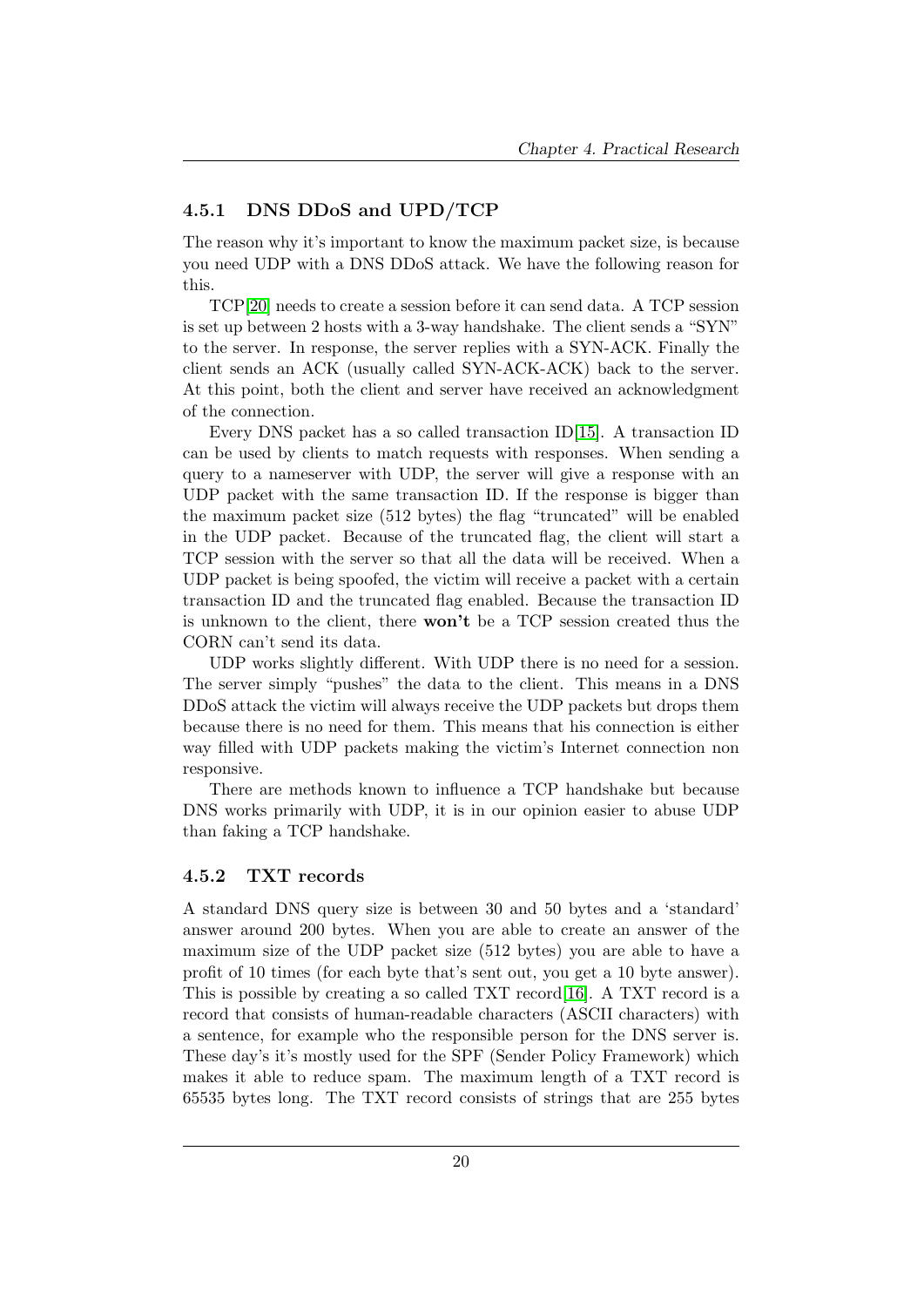surrounded by quotes. An example of an TXT record is:

```
0.test.pvabswoude.practicum.os3.nl. 3600 IN TXT
"This is a test by SNE students of the University of Amsterdam"
"more information is available at www.os3.nl/~ptavenier"
```
With a TXT record you are able to generate an answer of 512 bytes.

## <span id="page-22-0"></span>4.6 DNSSEC

#### <span id="page-22-1"></span>4.6.1 Introduction

Since the beginning of DNS there have been serious problems with DNS spoofing and DNS cache poisoning[\[17\]](#page-35-3). With DNS spoofing, a miscreant tries to give a malicious answer. The definition of DNS cache poisoning from Wikipedia states:

DNS cache poisoning is a technique that tricks a Domain Name Server (DNS server) into believing it has received authentic information when, in reality, it has not. Once the DNS server has been poisoned, the information is generally cached for a while, spreading the effect of the attack to the users of the server.

#### <span id="page-22-2"></span>4.6.2 What is DNSSEC?

DNSSEC[\[19\]](#page-35-4) stands for Domain Name System Security Extensions and has been designed by the IETF. The protocol is official since March 2005 and enables DNS clients to:

- Origin authentication of DNS data.
- Data integrity.
- Authenticated denial of existence.

In short, DNSSEC enables DNS clients to authenticate a DNS answer by recursively check if the answer is authentic. This will solve the problems mentioned in section [4.6.1.](#page-22-1)

#### <span id="page-22-3"></span>4.6.3 DNSSEC and UDP

With the introduction of DNSSEC the problem of spoofing a DNS answer has been made very hard – maybe even impossible. However, there has been created a serious security flaw in UDP. As noted in section [4.5](#page-20-0) the maximum UDP packet size is 512 bytes. Because a DNSSEC answer is much bigger than a 'normal' DNS answer, they increased the maximum packet size from 512 bytes to 2048 bytes.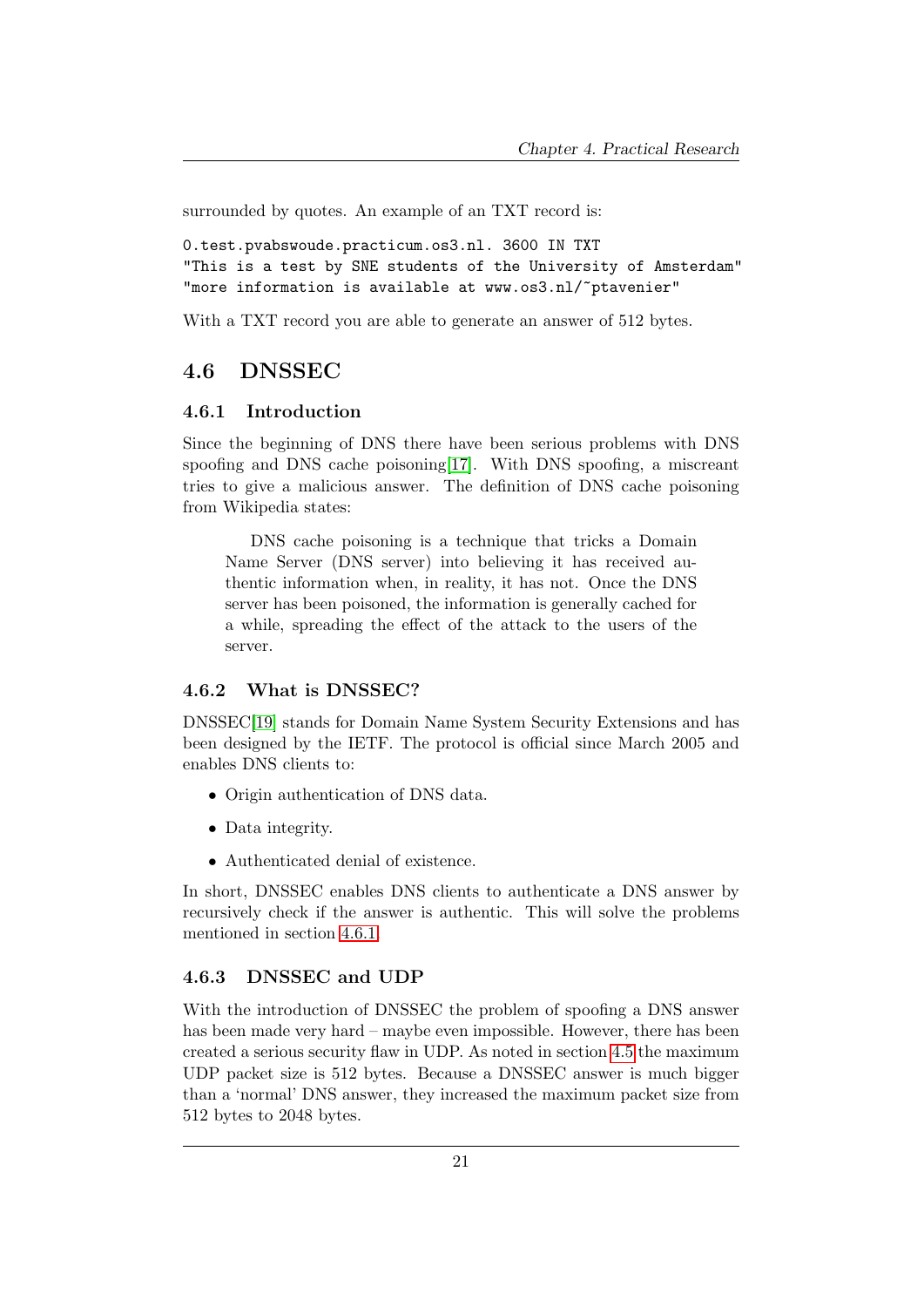

Figure 4.4: DNSSEC and UDP

#### <span id="page-23-0"></span>4.6.4 Good and Bad things regarding DNSSEC

The goal of our research wasn't to "hack" the DNSSEC protocol, it was simply something we ran into during our research. We are convinced that the introduction of DNSSEC has solved one problem, but created another.

It solves the problems around DNS spoofing and DNS cache poisoning. But on the other hand, DNSSEC had enabled miscreants to create much bigger replies because the maximum UDP packet size is heavily increased. The question "Why?" is not hard to answer – they just needed more space for an answer. Still, it's a new protocol, why don't use TCP? We think they chose for UDP because there aren't many nameserver who talk TCP. Further more we think that there are many firewalls that have DNS with TCP disabled for security reasons. Another reason for using UDP, is because the protocol is much easier to implement into currently running nameserver. Further more, UDP is more lightweight than TCP.

We are afraid that the upcoming DNSSEC hype will cause for more problems around DNS DDoS attacks. This means that there should be more attention for security when implementing DNSSEC on CORNs.

### <span id="page-23-1"></span>4.7 An actual DNS DDoS attack

Alongside of all this theory we actually tested it as well. In the following table, you will see how we tested with various TXT records and noted what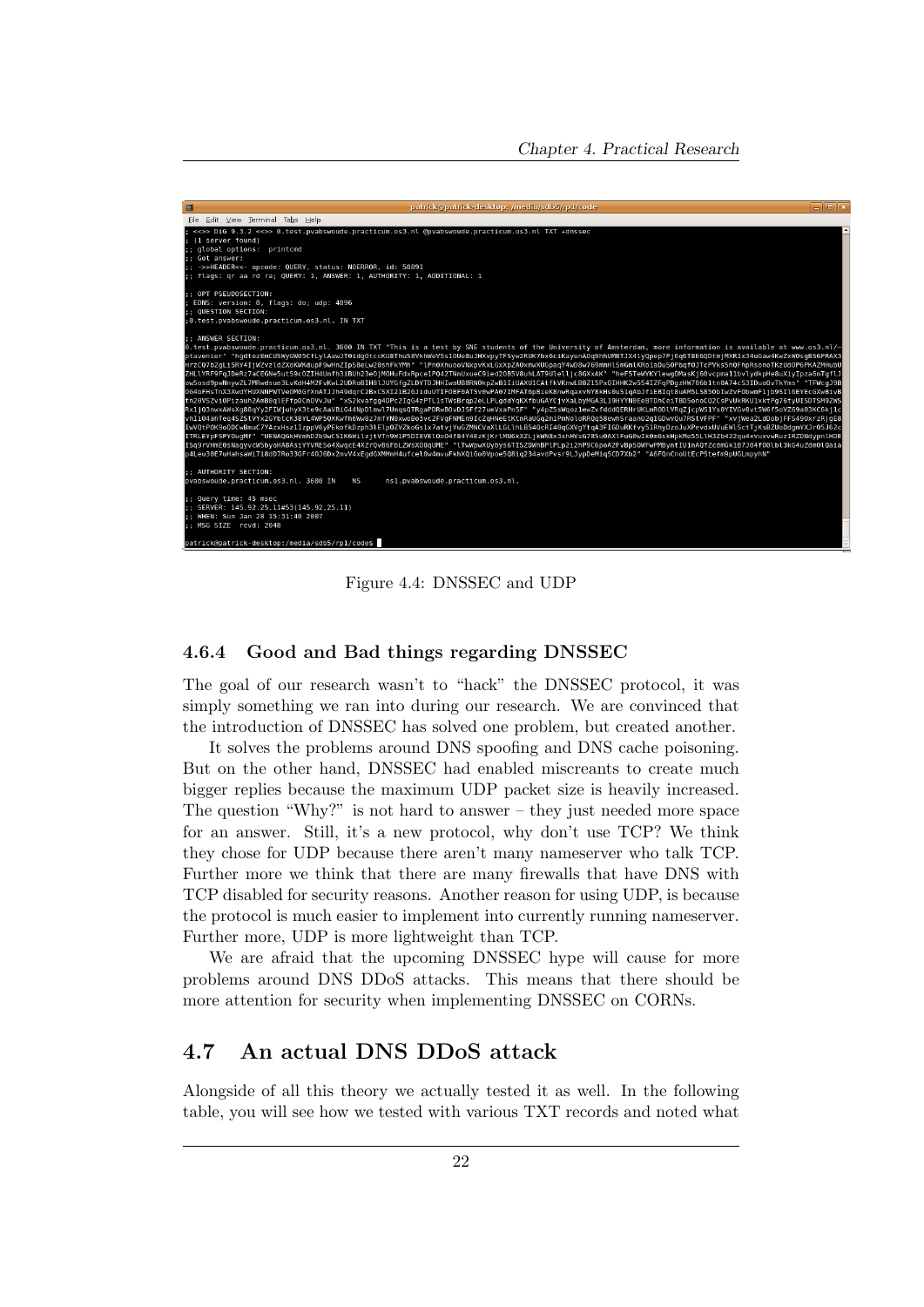| Receiver packet size (B) | $\text{TXT}$ record size $(B)$ | $+$ dnssec | protocol   |
|--------------------------|--------------------------------|------------|------------|
| 497                      | 420                            | no         | <b>UDP</b> |
| 590                      | 497                            | no         | <b>TCP</b> |
| 604                      | 513                            | no         | <b>TCP</b> |
| 1014                     | 927                            | no         | <b>TCP</b> |
| 1025                     | 921                            | yes        | UDP        |
| 2033                     | 1961                           | yes        | UDP        |
| 2047                     | 1959                           | yes        | <b>UDP</b> |
| 2048                     | 1960                           | yes        | UDP        |
| 2048                     | 1976                           | yes        | UDP        |
| 2065                     | 1977                           | yes        | <b>TCP</b> |
| 2137                     | 2045                           | yes        | TCP        |

<span id="page-24-1"></span>Table 4.7: Packet sizes and their protocol

protocol was used for the answer.

The first column of table [4.7](#page-24-1) contains the size of the answer we got from out nameserver. The second column contains the "original" size of the TXT record. You might have noticed that there is a difference in bytes between column one and two. This is because an answer also contains an IP header of ∼50 bytes. The third column says if we enabled the DNSSEC flag or not. With the  $(*nix)$  command dig this can be done by adding " $+$ dnssec" to the query. The fourth columns contains the protocol answer was wrapped in. If the first line of the dig answer is ";; Truncated, retrying in TCP mode" the answer is TCP, otherwise the answer is UDP. As you can see, we got a 2048 byte answer with the DNSSEC flag enabled.

#### <span id="page-24-0"></span>4.7.1 DDoS bandwidth statistics

We also tested our theory by creating a victim and DNS DDoS that victim. We created a Perl script that was capable of spoofing an IP-address. Let's say you have a list of caching open recursive nameservers – which we had – and you are able to let those nameserver cache a (very big) record that you created – which we could do; with the DNSSEC flag enabled. And you got a victim. You could send a request to the caching name servers with the IP-address of your victim. The result is that the victim will get a lot of responses he didn't ask for from the CORNs which would take the victim out, or actually his Internet connection.

We executed 3 tests of 75 seconds (with the DNSSEC flag enabled) and where able to send out 100.000 requests! We had only one CORN and we installed a bandwidth monitor called bwm-ng[\[12\]](#page-34-11) on the CORN so that we could monitor the incoming bytes per second (the spoofed request) and the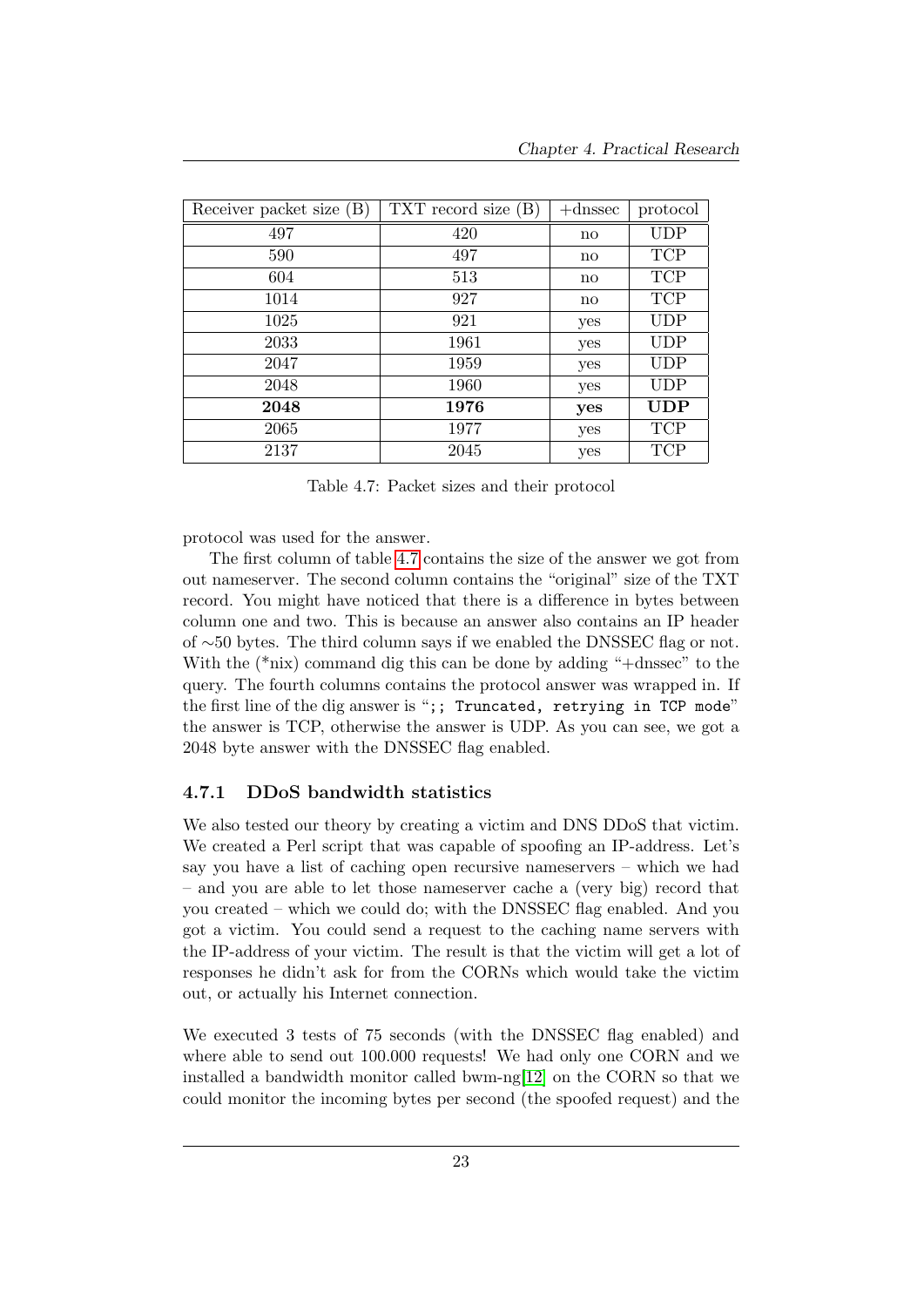outgoing bytes per second (the answer to the victim). To verify the results, we also registered the outgoing traffic on the spoofing server and the incoming traffic on the victim. We came up with the following results.

incoming: 148KB/s – outgoing: 5430 KB/s incoming: 151KB/s – outgoing: 5670 KB/s incoming:  $149KB/s - outgoing: 5441 KB/s$ 

We calculated that for each byte that comes in, the query, the victim will get a answer that is 36-38 times greater! This means you need about 2.7 - 2.8% of the bandwidth of the target you're going to attack.

We have to note that we cheated a bit. During our tests we encountered a security feature of BIND9. After 1000 queries the named.log states

#### "no more recursive clients: quota reached"

This means that a BIND9 CORN only accepts 1000 requests from cache from 1 IP-address. And what do you know; 60% of the nameserver are BIND9[\[21\]](#page-35-5) so this is a problem. This makes it hard to DDoS someone because you have to switch per 1000 requests to another nameserver. We researched if this can be influenced by external factors but have not found anything to influence this from the outside. On the other hand, if you search the Internet on the warning, you will find various forums[\[13\]](#page-35-6)[\[14\]](#page-35-7) where administrators advise to set the query limit from cache higher (around 10.000) to avoid errors – talk about a workaround. On the other hand, concerning the total amount of CORNs we found, we don't think it's hard to create a script thats capable of switching nameserver every thousand requests.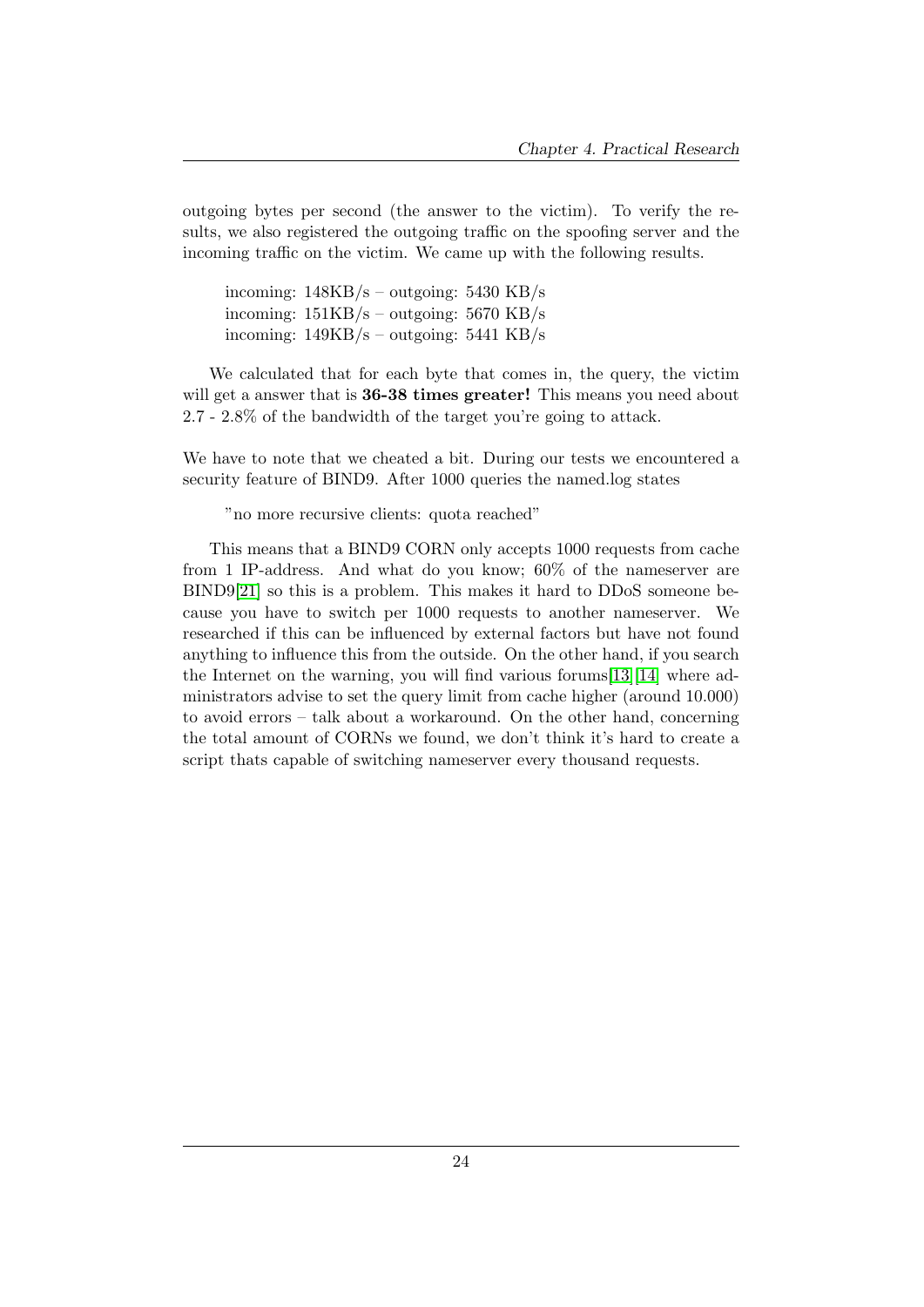# <span id="page-26-0"></span>Chapter 5

# How to defend yourself

#### <span id="page-26-1"></span>5.1 Introduction

In the previous chapters we described what reconnaissance work is most likely done by miscreants. We also described what problems we had during there reconnaissance work and we give an overview of some CORN related statistics.

In this chapter we will describe what can or cannot be done by administrators to rule out (recurring) abuse of their DNS services. This problem can be located on the DNS server itself but also on connected firewalls and/or routers. Because BIND9 is one of the nameserver that occur the most on the Internet [\[21\]](#page-35-5), we will only describe security precautions for this kind of nameserver.

### <span id="page-26-2"></span>5.2 Securing your nameserver through BIND

The DNS Measurement Factory has conducted a DNS survey during august 2006 [\[21\]](#page-35-5) and their conclusion was that BIND9 is running on 60 percent of all nameserver. BIND8 is on the second place with 13 percent. This means that the product we all know as "BIND" is running on 73% of all nameservers. Because BIND is the leading nameserver software on the Internet we will only give some advise how to improve your BIND configuration although the same ideas can be implemented in other DNS server configuration.

We got a lot of information from Rob Thomas' Secure BIND Template[\[22\]](#page-35-8) and gathered information from other sites on the Internet and RFC's. For any configuration examples concerning BIND we refer to Rob Thomas' BIND Template[\[22\]](#page-35-8).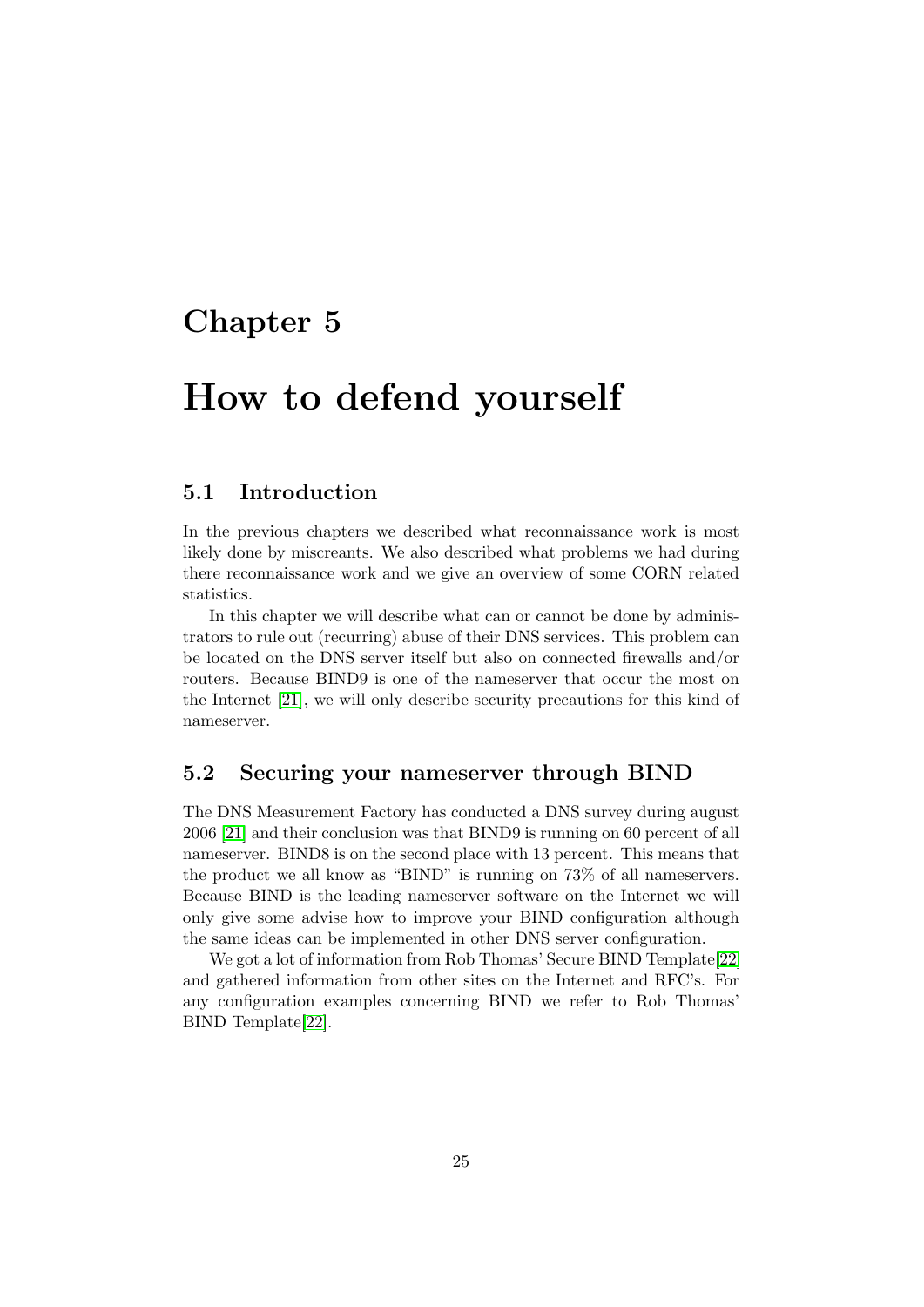#### <span id="page-27-0"></span>5.2.1 Disable Open Recursion

In our research, we checked how much percent of the nameserver related to the .edu and the .int domain, are open recursive. We hope you've noticed, the results were shocking. In the DNS survey of august 2006 the DNS Measurement Factory estimated a number of 9.000.000 nameserver on the Internet. That means if ∼43% percent is really caching open recursive, that there are ∼3.500.000 nameserver who are just waiting to be abused.

The ironic thing is that Open Recursion in BIND is really simple to disable. Just add the following lines in you named.conf and Open Recursion is disabled for the masses of the Internet and enabled for the IP-addresses you define between the "{ }":

#### allow-recursion { address\_match\_list };

It's best to disable recursion for queries from the Internet and allow recursion from clients of your internal network.

#### <span id="page-27-1"></span>5.2.2 Use ACL's

ACL stands for Access control list and enables a BIND administrator to create a lists of IP-addresses to determine what can or cannot be done. You could, for example, create a ACL of trusted IP-addresses from your internal network. This way you only have to edit the ACL if you want to change your settings thus have a more controlled way to configure your nameserver.

#### <span id="page-27-2"></span>5.2.3 Create Views using ACL's

The best thing to in your BIND configuration is to create views with an ACL list. This way, an administrator can create a different 'view' for every occasion. In this way they could create a view for users in their network and create a different view for people who query their domain. This means that each view contains different properties so for example, your network clients get can use the server as recursing nameserver and the rest of the clients can't. A view can contain a reference to an ACL which makes it easier to control you configuration.

#### <span id="page-27-3"></span>5.2.4 Define some 'standard' options

Of course there are also some standard options that can be defined in BIND. With standard options we refer to things as:

- Pid-file location.
- Dump file location.
- Notify yes/no for transfer requests to secondary nameserver.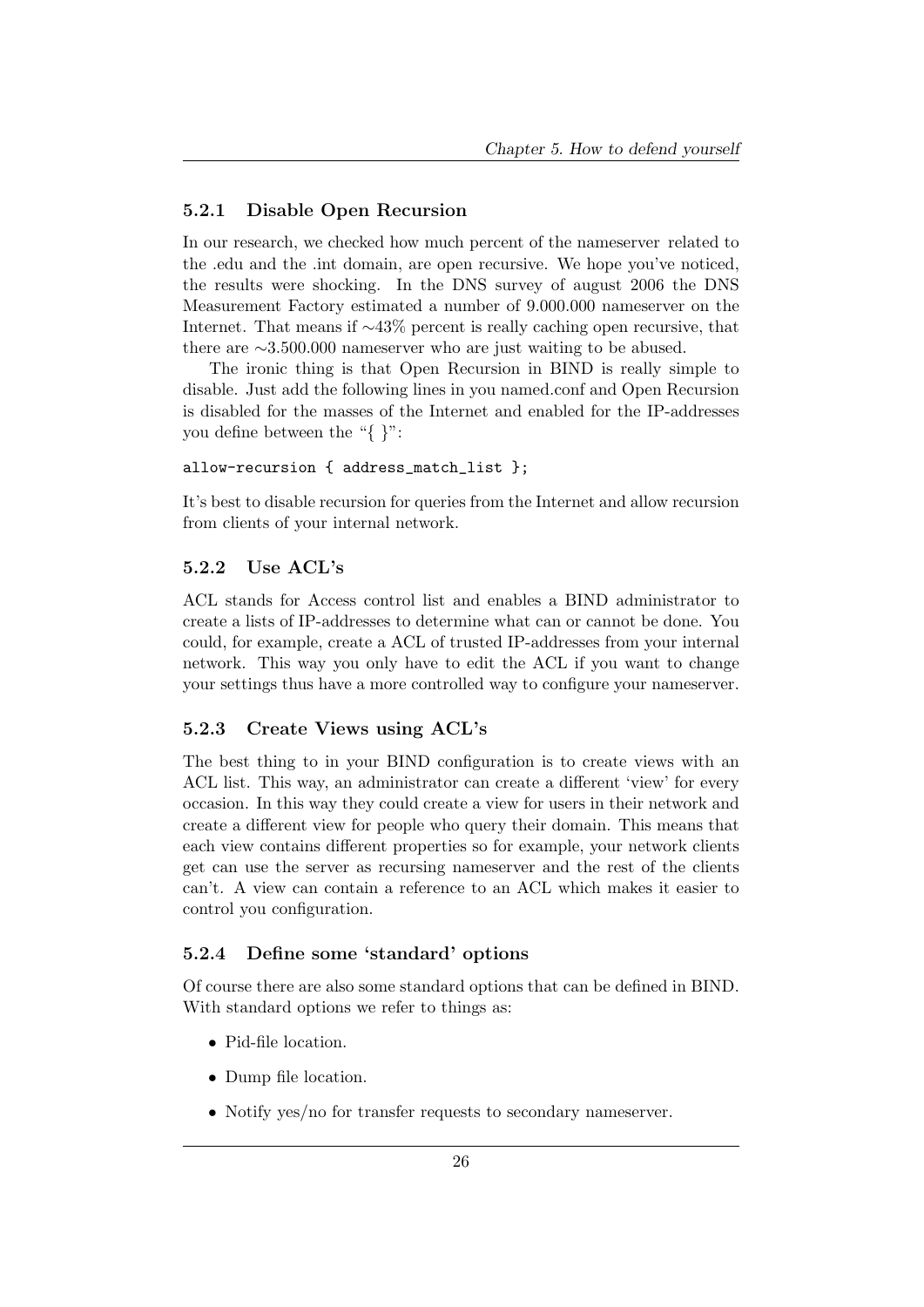• Allow transfers from ...

These configuration options might seem unimportant but are certainly part of a complete and safe BIND configuration.

#### <span id="page-28-0"></span>5.2.5 Get your logging straight

With all above security precautions there is, of-course, still a chance that your are the victim of malicious activity. After all you are still involved with users who (unintentional) could abuse your nameserver. Therefore you must make sure you are able to backtrack what happened or what's happening in case of an attack. This is where logging comes in. Without the log, you could never check what happened thus you can never create security precautions against recurrence abuse.

#### <span id="page-28-1"></span>5.2.6 Further security precautions

There are more security precautions to make sure your nameserver is secured. First of all, always make sure you're running the latest version of your nameserver software. Their not bringing an update because they think it's fun - it's there to close certain security breaches.

Also make sure youre nameserver software is running chrooted. This means you create a user 'bind' and a group 'bind' who only have rights in the 'named' directory. This way, when there is a security breach in nameserver the miscreants only have the same rights as the nameserver user has so the only thing they can do is shuffle your bind configuration - but of-course, like a good administrator, you will make backup's of your configuration.

Determine the right role for your nameserver. Because there are various roles for a nameserver[s2,](#page-8-0) you have to make sure that the nameserver has the role you defined. If, for example you only want a caching nameserver make sure your not running as an primary nameserver. This kind of wrong configuration could create various problems and above all a security risk you simply didn't define the proper security precautions for a primary nameserver.

The most efficient way to setup your DNS configuration is to setup two nameservers with two views on each nameserver. The first view is focused on your internal network, has recursion enabled and is non-authoritative. The second view is focused on serving your zone to the outside world, is iterative, authoritative, has recursion disabled and doesn't cache. Depending on the size of your organization, you could of course create two nameserver focussed on your internal network and two nameserver focussed on serving your zone to the outside world but that's all up to you.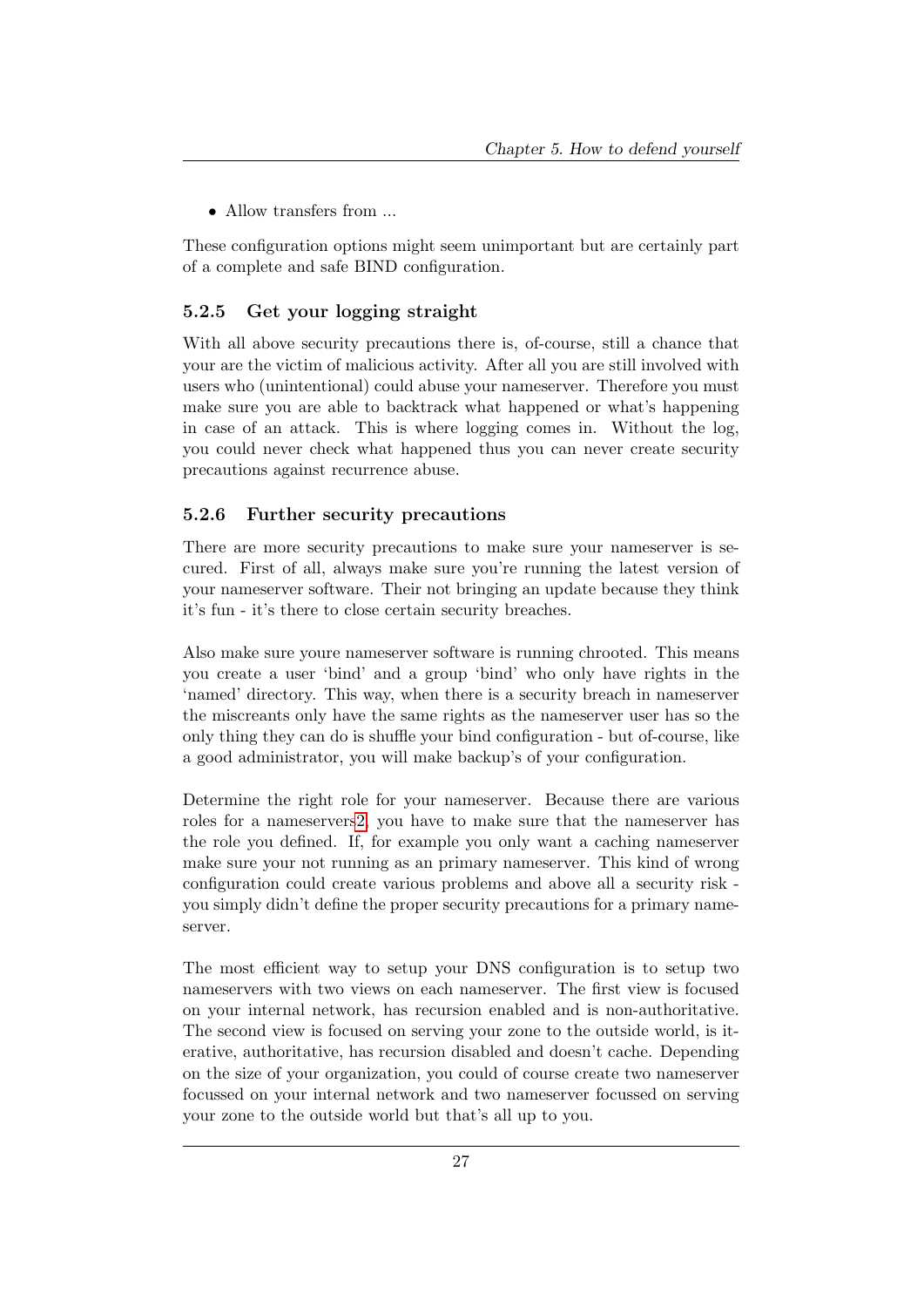# <span id="page-29-0"></span>5.3 Securing your nameserver with a –not– nameserver solution

#### <span id="page-29-1"></span>5.3.1 Securing your role with bots in your network

In section [4.5](#page-20-0) we explained that a DNS DDoS attack works by sending a query to a CORNs with a fake source IP-address. When a attacker wants to execute such an attack, we determined that such a person need the possession of a bot-net to create sufficient bandwidth. As an administrator, you can't really be certain that you don't have infected computers in your network. To prevent that attackers could abuse your network computers for a DNS DDoS attack you could set some kind of source IP check in your firewall. This would mean for every packet that a client wants to send to the outside, the firewall will check if it has a valid (i.e. is the source from my local network) address before the packet is actually transmitted to the Internet. This way you can make sure that your computers aren't being used in an attack because the fake source IP-address will not exit your network.

#### <span id="page-29-2"></span>5.3.2 Securing your role when you intentional run a CORN

Some administrator intentionally run a Caching Open Recursive Nameserver. This could be done for various reasons like:

- Make sure that your external users always have a 'safe' nameserver.
- Legacy reasons It could be that a name erver configuration has been an ORN in 1980 (when the Internet was safe) and with updates the configuration has stayed the same.
- They just want users to use there nameserver to make themselves feel good.

The problem is, when running a CORN, you could be the victim of abuse. It can be safe to run a CORN but you have to meet a few security precautions. First of all, like in section [5.3.1,](#page-29-1) your firewall has to check the source address of the packets towards the nameserver. When a source IP comes by for lets say 400 times a second for 10 seconds long, you could let your firewall drop those packets because it isn't very likely that one client queries a nameserver  $4000$  times within 10 seconds – we assume that no human is capable of doing that.

### <span id="page-29-3"></span>5.3.3 Securing your role as a potential victim

The only advise is: don't piss people off so they have a "reason" to attack. If you are a potential victim there is not much you can do you just have to hope that other people have their configuration straight. The problem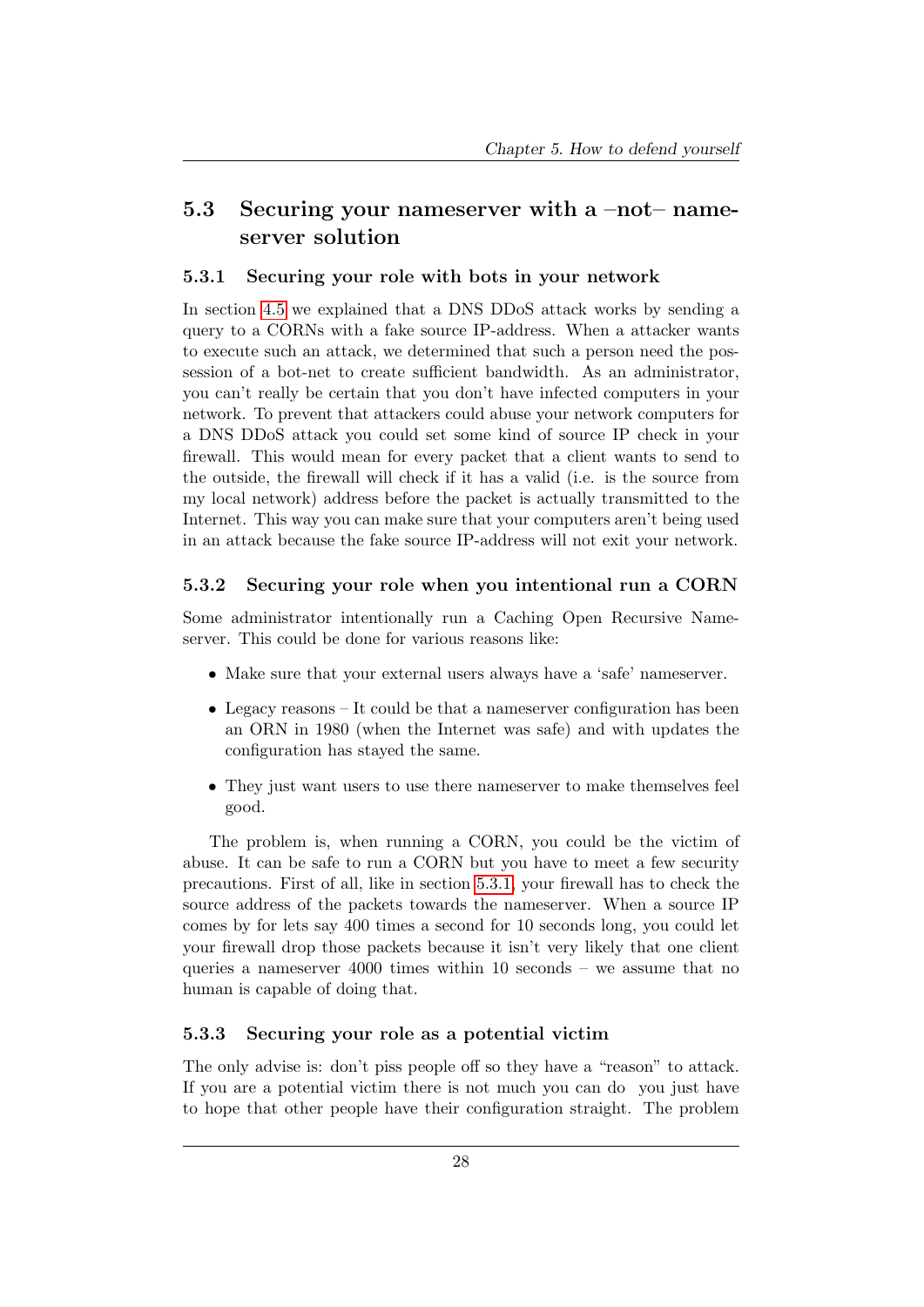with a DNS DDoS attack is that your Internet connection is filled with UDP packets. You may have some sort of firewall, it doesn't help because your line will still be flooded with UDP packets. You could make sure there is a backup connection but you would have to change your DNS settings to be available again for you users – but remember that miscreants could also find you again this way.

## <span id="page-30-0"></span>5.4 And if you really want to run a CORN...

In section [5.3.2](#page-29-2) are some reasons of running a CORN on the Internet. Lets say you want to run a CORN because your the administrator of an international organization and you want your users to have a secure nameserver to use when they are out of office. The safest thing is to let you nameserver allow recursion from you internal network and disable recursion from the Internet. If your users want to use your nameserver, let them connect through a Virtual Private Network to your network. This way your users will actually be **inside** your network so they can use your nameserver.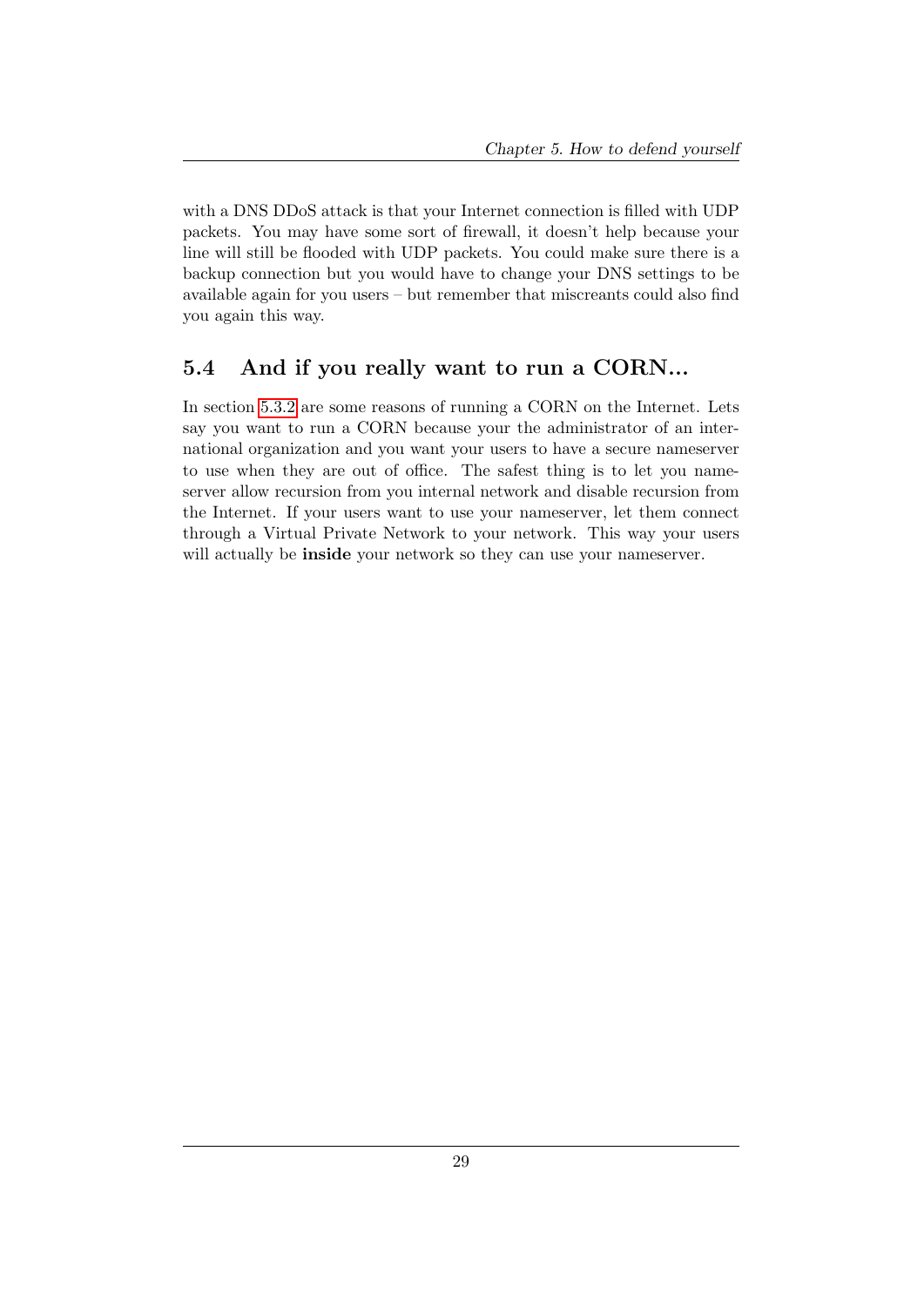# <span id="page-31-0"></span>Chapter 6

# Conclusions and Future Work

## <span id="page-31-1"></span>6.1 Summarized results

As read in this report, we conducted research to Caching Open Recursive Nameservers during the month January of 2007. In this period we researched how many nameserver of the .edu and .int zone are CORNs and what the impact could be on the Internet society when CORNs are abused. We gathered the following statistics concerning the .edu and .int zone.

#### <span id="page-31-2"></span>6.1.1 Reconnaissance work

In table [6.1](#page-31-4) a summarized survey gives us a good impression of the total CORNs.

| Zonefile                  |        |        | ORNs   CORNs   CORNs (no time-outs) |
|---------------------------|--------|--------|-------------------------------------|
| int (inside .int domain)  | 36\%   | $36\%$ | $41\%$                              |
| int (outside .int domain) | 33%    | 32\%   | 33%                                 |
| .edu (inside .int domain) | $51\%$ | 50%    | 64\%                                |
| edu (outside edu domain)  | 45\%   | 42\%   | 47\%                                |

<span id="page-31-4"></span>Table 6.1: Global statistics .edu en .int zonefile

In table [4.6](#page-18-3) the totals of all test are summarized (the abbreviation NS refers to nameservers). An average of 41% of the nameservers in the .edu and .int domain is a CORN. If time outs are excluded it's an average of 48%

#### <span id="page-31-3"></span>6.1.2 DDoS bandwidth statistics

We executed 3 tests of 75 seconds (with the DNSSEC flag enabled) and where able to send out 100.000 requests. We came up with the following results.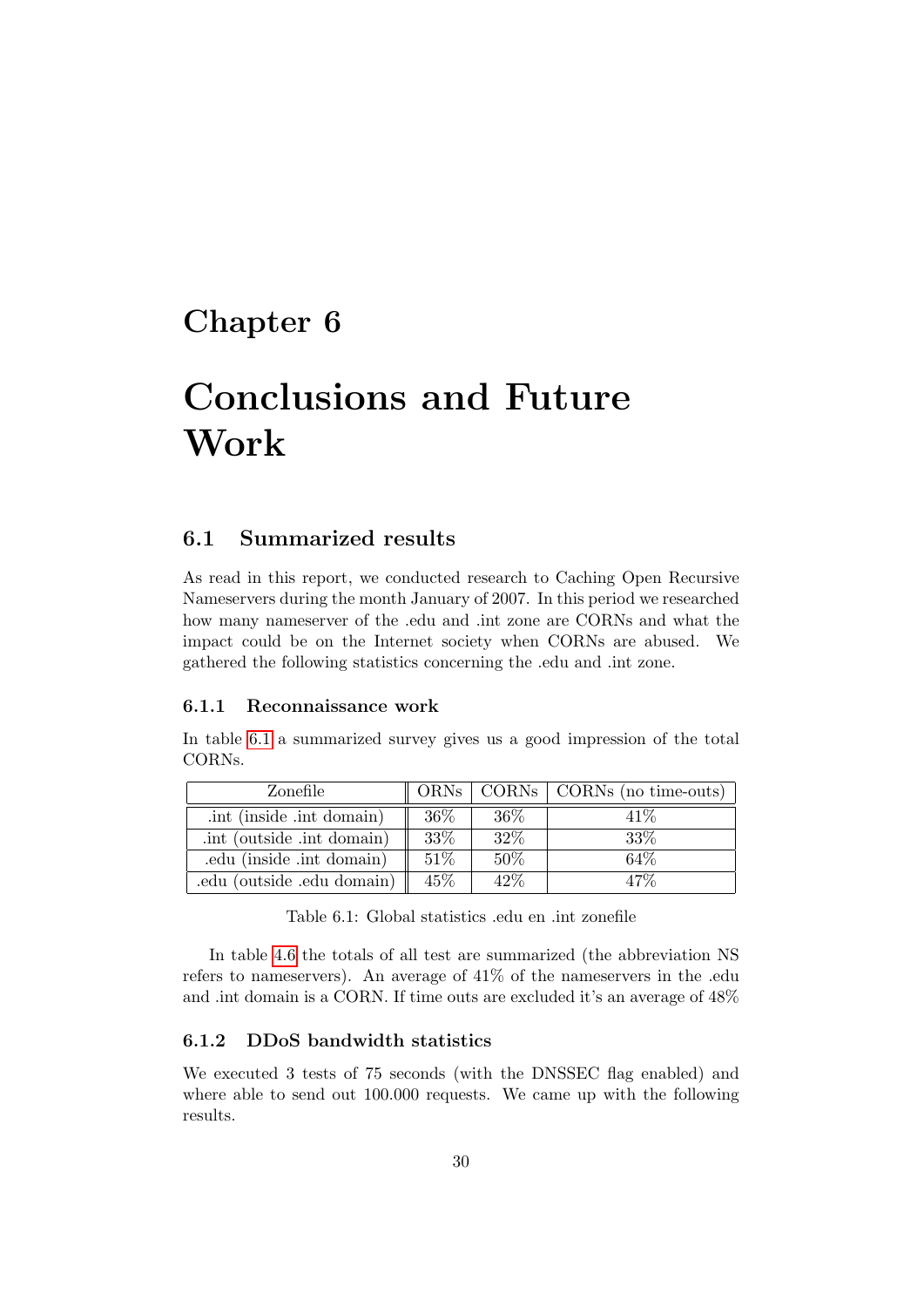incoming: 148KB/s – outgoing: 5430 KB/s incoming: 151KB/s – outgoing: 5670 KB/s incoming: 149KB/s – outgoing: 5441 KB/s

We calculated that for each byte that comes in (the query) you the victim will get a answer that is 36-38 times greater! This means you need about 2.7 - 2.8% of the bandwidth of the target you're going to attack.

# <span id="page-32-0"></span>6.2 Do we have to be concerned of large DNS DDoS attacks using CORNS?

In short – YES! We had some surprising yet shocking results during our research period. We have experienced that it's not hard to create a list of nameservers. This is because nameservers provide a common service which is needed all around the world, by almost every piece of software created. But hold on. It's not the nameserver we have to worry about, we also noticed that a lot of nameservers ( $\sim$ 41%) is a CORN – and that's where the worries should come in. The DNS survey of The measurement factory[\[21\]](#page-35-5) estimate around 9.000.000 nameserver on the Internet. Based on our research, we estimate that there are ∼3.500.000 CORNs that could be abused. Abusing a CORN isn't very hard and because there a lot of them out there and the protocols that are being used make it easier.

#### <span id="page-32-1"></span>6.3 Future Work

We have encountered that DNSSEC also helps us to increase the UDP packet size<sup>[1](#page-32-2)</sup>. What we didn't do in our research is locate how many nameserver have got the DNSSEC extension enabled<sup>[2](#page-32-3)</sup>. Some future work around this subject could be useful.

In [4.4](#page-19-0) we've explained that we we haven't done sufficient research concerning forwarders. We have worked a way to 'test' if a nameserver is a forwarder, and we've created a simple test to see if the answering NS is also a CORN. Some future work concerning forwarders could be a useful addition to our CORNs research.

Is there a way to conduct the same kind of attack with an other kind of RR than a TXT record? It could be for example that the "Additional Section" of an answer can be influenced or is bigger with some domains/queries.

<span id="page-32-3"></span><span id="page-32-2"></span><sup>&</sup>lt;sup>1</sup>See section  $4.6.3$ 

 $2$ We installed a standard BIND 9.3.2 server and the DNSSEC extension was enabled by default.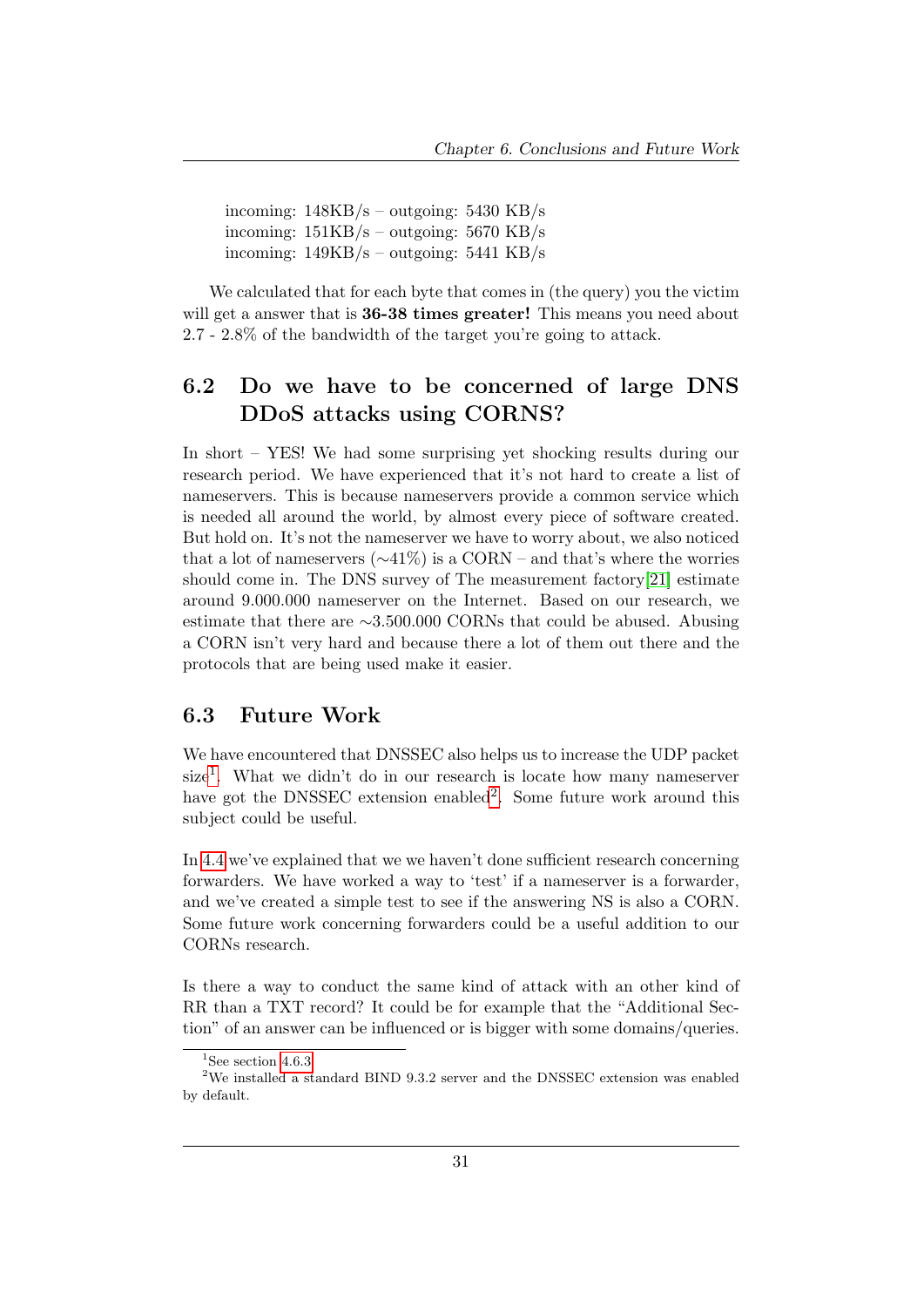Some future work around –non– TXT records could be useful as extra information around DNS DDoS attacks.

Is there any way that you could use ORNs in a DNS DDoS attack. Normally, you would want to stay hidden because you will let the CORNs cache a record from your hacked nameserver and then throw your hacked nameserver offline, so you can't be traced. There could be done some research if there any situation that you still could use the ORNs in your DNS DDoS attack, but still remain undetected.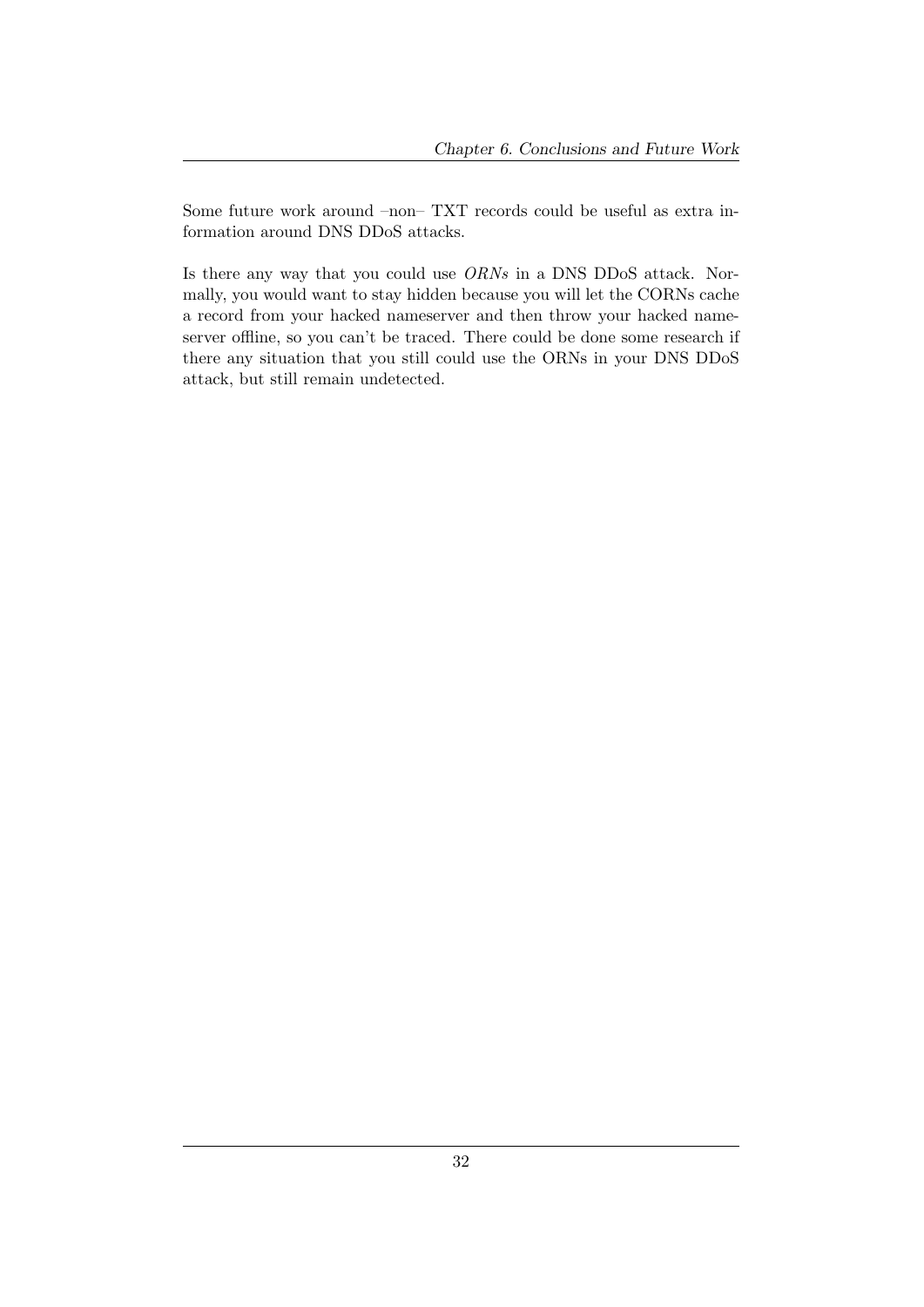# Bibliography

- <span id="page-34-0"></span>[1] P. Mockapetris, *Domain Names - Concepts and Facilities*, Nov 1983, <http://www.ietf.org/rfc/rfc882.txt>
- <span id="page-34-1"></span>[2] P. Mockapetris, Domain Names - Implementation and Specification, Nov 1983, <http://www.ietf.org/rfc/rfc883.txt>
- <span id="page-34-2"></span>[3] P. Mockapetris, Domain Names - Concepts and Facilities, Nov 1987, <http://www.ietf.org/rfc/rfc1034.txt>
- <span id="page-34-3"></span>[4] P. Mockapetris, *Domain Names - Implementation and Specification*, Nov 1987, <http://www.ietf.org/rfc/rfc1035.txt>
- <span id="page-34-4"></span>[5] Microsoft Technet, Windows 2000 DNS, [http://www.microsoft.com/](http://www.microsoft.com/technet/prodtechnol/windows2000serv/plan/w2kdns2.mspx) [technet/prodtechnol/windows2000serv/plan/w2kdns2.mspx](http://www.microsoft.com/technet/prodtechnol/windows2000serv/plan/w2kdns2.mspx)
- <span id="page-34-5"></span>[6] PowerDNS, A modern, advanced and high performance nameserver, <http://www.powerdns.com/>
- <span id="page-34-6"></span>[7] MaraDNS, A security-aware DNS server, <http://www.maradns.org/>
- <span id="page-34-8"></span>[8] Wikipedia, Return on Investment, 21 Jan 2007, [http://en.](http://en.wikipedia.org/wiki/Return_on_investment) [wikipedia.org/wiki/Return](http://en.wikipedia.org/wiki/Return_on_investment)\_on\_investment
- <span id="page-34-9"></span>[9] Rich Miller, Widespread Outages for World of Warcraft, 25 Mar 2006, [http://news.netcraft.com/archives/2006/03/25/](http://news.netcraft.com/archives/2006/03/25/widespread_outages_for_world_of_warcraft.html) widespread outages for world of [warcraft.html](http://news.netcraft.com/archives/2006/03/25/widespread_outages_for_world_of_warcraft.html)
- <span id="page-34-7"></span>[10] Nate Anderson, Vint Cerf: one quarter of all computers part of a botnet, 25 Jan 2007, [http://arstechnica.com/news.ars/post/](http://arstechnica.com/news.ars/post/20070125-8707.html) [20070125-8707.html](http://arstechnica.com/news.ars/post/20070125-8707.html)
- <span id="page-34-10"></span>[11] R. Elz & R. Bush, Serial Number Arithmetic, Aug 1996, [http://www.](http://www.ietf.org/rfc/rfc1982.txt) [ietf.org/rfc/rfc1982.txt](http://www.ietf.org/rfc/rfc1982.txt)
- <span id="page-34-11"></span>[12] Volker Gropp, bwm-ng (Bandwidth Monitor NG), 20 Feb 2005, [http:](http://www.gropp.org/?id=projects&sub=bwm-ng) [//www.gropp.org/?id=projects&sub=bwm-ng](http://www.gropp.org/?id=projects&sub=bwm-ng)